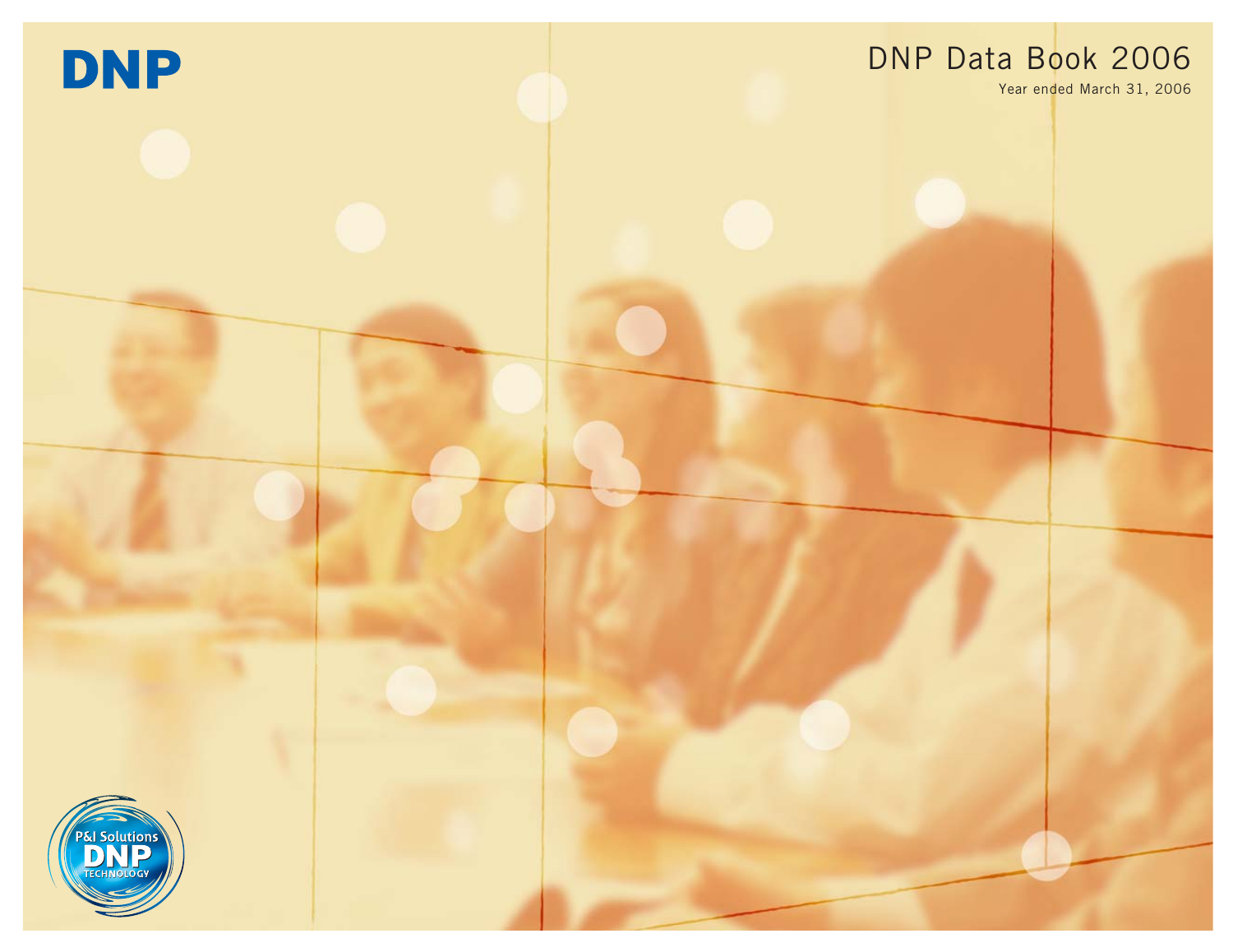Shueisha, the predecessor of today's Dai Nippon Printing Co., Ltd.(DNP), was founded in 1876 as Japan's first full-scale printing company. The company got its start in publication printing but has since diversified its operations to include commercial printing, business forms, packaging, decorative materials, lifestyle and industrial supplies, and electronic components.

The world is in the midst of growing demand for information, a situation that offers high potential for DNP. Backed by a position of leadership in the information industry, we are continuing to expand our businesses by exploring new technological and marketing possibilities in the world of printing.

#### **目次 Contents**

|    |              |                 | <b>Financial Highlights</b> |    |
|----|--------------|-----------------|-----------------------------|----|
|    |              |                 | <b>Financial Data</b>       |    |
|    |              |                 |                             |    |
|    |              |                 |                             | 5  |
|    |              |                 |                             |    |
|    |              |                 |                             | 8  |
|    |              |                 |                             | 9  |
|    |              |                 |                             |    |
|    |              |                 |                             |    |
|    |              |                 |                             | 12 |
| 10 |              |                 |                             | 13 |
|    | 10           |                 |                             | 14 |
|    |              | 10 <sup>°</sup> |                             |    |
|    | <sub>6</sub> |                 |                             |    |
|    |              |                 |                             | 16 |
| 10 |              |                 |                             | 18 |
|    |              |                 |                             | 19 |
|    |              |                 |                             |    |
|    |              |                 |                             |    |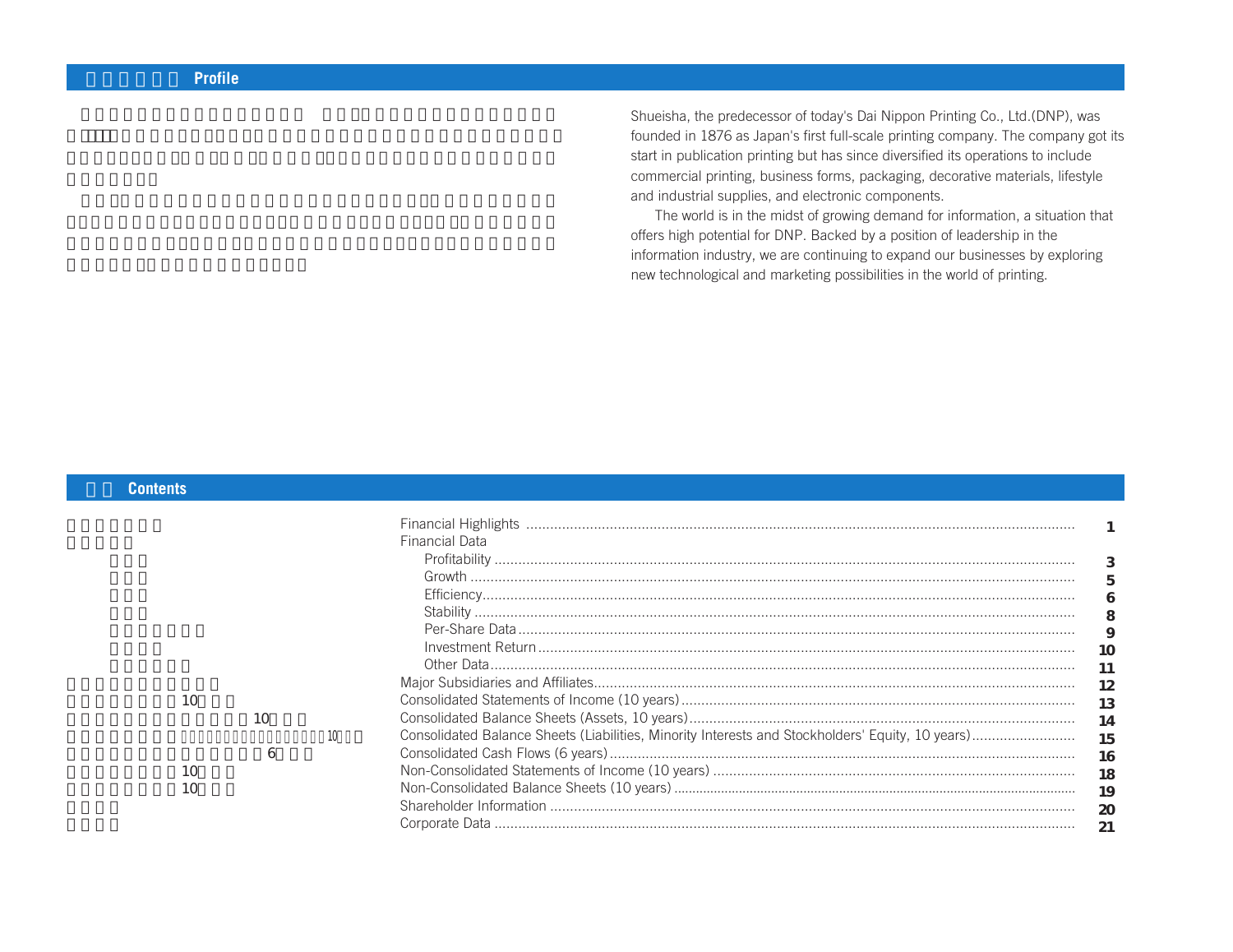### **Consolidated and Non-Consolidated Financial Highlights**













**Electronics Beverages** 



**Total stockholders' equity** ¥ million



**Total assets** ¥ million







 $\mathbf{1}$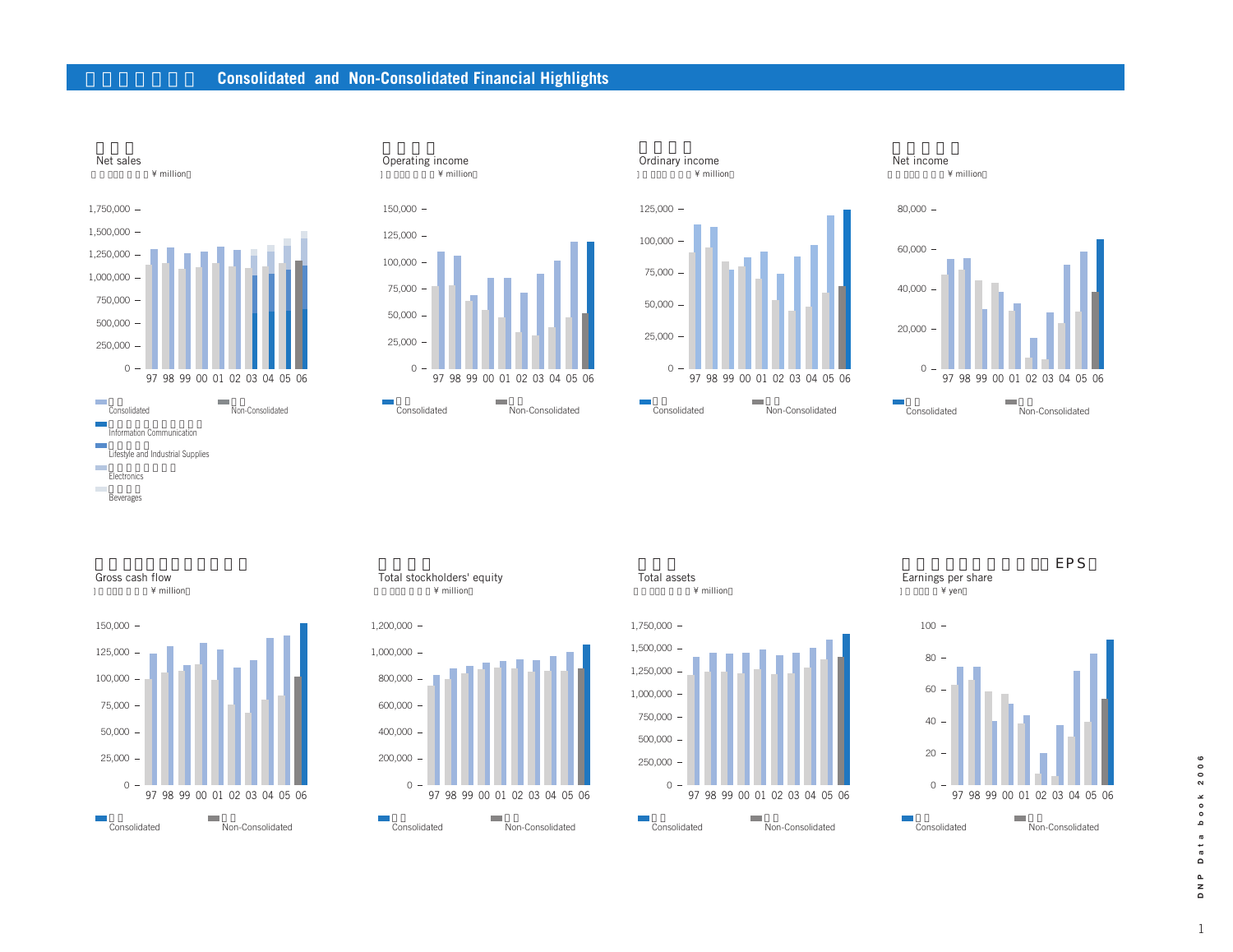(**百万円 /** ¥ million)

| <b>Years ended March 31</b>                        | 1997      | 1998      | 1999      | 2000      | 2001      | 2002      | 2003      | 2004      | 2005      | 2006      |
|----------------------------------------------------|-----------|-----------|-----------|-----------|-----------|-----------|-----------|-----------|-----------|-----------|
| Consolidated                                       |           |           |           |           |           |           |           |           |           |           |
|                                                    | 1,310,100 | 1,336,604 | 1,269,543 | 1,286,703 | 1,342,035 | 1,311,934 | 1,309,002 | 1,354,101 | 1,424,942 | 1,507,505 |
| Information Communication                          |           |           |           |           |           | 651,216   | 611,754   | 622,466   | 633,498   | 655,974   |
| Lifestyle and Industrial Supplies                  |           |           |           |           |           | 410,705   | 417,277   | 425,523   | 448,832   | 478,368   |
|                                                    |           |           |           |           |           | 176,914   | 208,138   | 236,402   | 269,626   | 296,766   |
|                                                    |           |           |           |           |           | 73,099    | 71,833    | 69,710    | 72,986    | 76,396    |
| Operating income                                   | 111,188   | 106,818   | 69,609    | 85,886    | 85,941    | 72,242    | 89,881    | 102,438   | 120,528   | 120,669   |
| Ordinary income                                    | 113,639   | 111,673   | 77,996    | 87,976    | 92,349    | 74,775    | 88,177    | 97,276    | 120,485   | 124,715   |
|                                                    | 56,165    | 56,539    | 30,493    | 39,034    | 33,409    | 15,609    | 28,774    | 52,971    | 59,936    | 65,187    |
|                                                    | 123,748   | 130,447   | 113,293   | 133,622   | 127,721   | 110,479   | 118,013   | 138,153   | 140,376   | 152,450   |
| Total stockholders' equity                         | 831,262   | 885,507   | 898,646   | 925,646   | 939,441   | 946,998   | 942,083   | 978,736   | 1,007,943 | 1,063,308 |
|                                                    | 1,410,138 | 1,450,709 | 1,445,293 | 1,451,700 | 1,489,871 | 1,432,458 | 1,450,027 | 1,513,734 | 1,600,129 | 1,662,377 |
| Earnings per share (¥)                             | 74.52     | 74.49     | 40.15     | 51.40     | 43.99     | 20.55     | 37.80     | 71.49     | 82.56     | 91.23     |
|                                                    |           |           |           |           |           |           |           |           |           |           |
| Non-Consolidated                                   |           |           |           |           |           |           |           |           |           |           |
|                                                    | 1,144,122 | 1,160,834 | 1,098,547 | 1,113,137 | 1,162,403 | 1,121,696 | 1,106,346 | 1,121,767 | 1,156,219 | 1,183,731 |
| Information Communication                          |           |           |           |           |           | 614,161   | 573,509   | 575,245   | 575,374   | 563,701   |
| Lifestyle and Industrial Supplies                  |           |           |           |           |           | 348,601   | 353,232   | 366,790   | 377,805   | 385,091   |
|                                                    |           |           |           |           |           | 158,932   | 179,603   | 179.732   | 203,040   | 234,938   |
| Information media                                  |           | 619,105   | 613,448   | 612,389   | 635,941   | 614,161   |           |           |           |           |
| Lifestyle products                                 |           | 308,870   | 293,533   | 299,102   | 307,897   | 296,074   |           |           |           |           |
| Electronic components & Information media supplies |           | 232,859   | 191,565   | 201,644   | 218,564   | 211,460   |           |           |           |           |
| (Books and magazines)                              | 207,038   | 209,404   |           |           |           |           |           |           |           |           |
| (Commercial printing)                              | 604,958   | 605,943   |           |           |           |           |           |           |           |           |
| (Packaging and special printing)                   | 332,125   | 345,487   |           |           |           |           |           |           |           |           |
| Operating income                                   | 77,759    | 78,930    | 63,619    | 55,323    | 48,023    | 34,800    | 31,442    | 38,984    | 48,596    | 52,227    |
| Ordinary income                                    | 91,037    | 95,439    | 84,623    | 80,528    | 70,461    | 53,999    | 45,372    | 48,332    | 59,790    | 66,319    |
|                                                    | 47,676    | 50,182    | 44,856    | 43,439    | 29,544    | 5,699     | 4,589     | 22,972    | 28,972    | 38,921    |
| Gross cash flow                                    | 100,210   | 106,507   | 107,446   | 114,181   | 99,156    | 76,011    | 68,630    | 80,628    | 84,649    | 102,495   |
| Total stockholders' equity                         | 754,242   | 802,209   | 844,184   | 873,763   | 889,447   | 882,682   | 852,782   | 860,961   | 858,868   | 883,464   |
|                                                    | 1,224,103 | 1,253,597 | 1,255,756 | 1,243,061 | 1,288,135 | 1,234,322 | 1,235,530 | 1,301,927 | 1,392,282 | 1,423,240 |
| Cash dividends per share (¥)                       | 17.00     | 18.00     | 18.00     | 18.00     | 18.00     | 18.00     | 19.00     | 21.00     | 24.00     | 26.00     |
| Earnings per share (¥)                             | 63.26     | 66.11     | 59.06     | 57.19     | 38.90     | 7.50      | 5.82      | 30.82     | 39.70     | 54.28     |
|                                                    |           |           |           |           |           |           |           |           |           |           |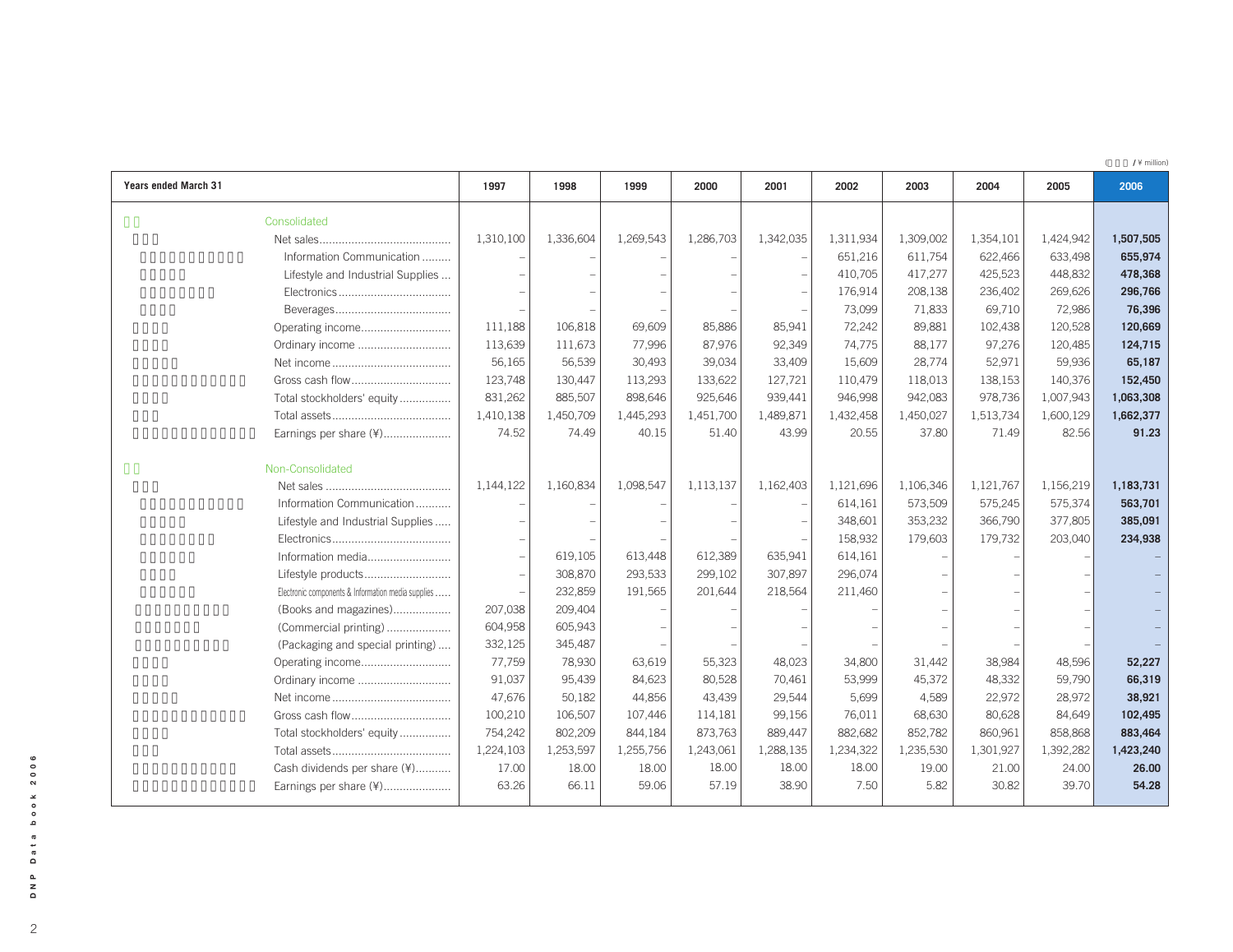#### **財務データ Consolidated and Non-Consolidated Financial Data**

#### **収益性 Profitability**







Net income Return on sales

(**百万円 /** ¥ million)

**Years ended March 31 2006** 72,242 5.51 74,775 5.70 15,609 1.19 34,800 3.10 53,999 4.81 5,699 0.51 111,188 8.49 113,639 8.67 56,165 4.29 77,759 6.80 91,037 7.96 47,676 4.17 106,818 7.99 111,673 8.35 56,539 4.23 78,930 6.80 95,439 8.22 50,182 4.32 69,609 5.48 77,996 6.14 30,493 2.40 63,619 5.79 84,623 7.70 44,856 4.08 85,886 6.67 87,976 6.84 39,034 3.03 55,323 4.97 80,528 7.23 43,439 3.90 85,941 6.40 92,349 6.88 33,409 2.49 48,023 4.13 70,461 6.06 29,544 2.54 Consolidated Operating income............................ Operating income ratio (%) ............. Ordinary income ............................. Ordinary income ratio (%) ............... Net income..................................... Return on sales (%) ......................... Non-Consolidated Operating income............................ Operating income ratio (%) ............. Ordinary income ............................. Ordinary income ratio (%) ............... Net income..................................... Return on sales (%) ........................ **1997 1998 1999 2000 2001 2002 2003 2004** 89,881 6.87 88,177 6.74 28,774 2.20 31,442 2.84 45,372 4.10 4,589 0.41 102,438 7.57 97,276 7.18 52,971 3.91 38,984 3.48 48,332 4.31 22,972 2.05 **2005** 120,528 8.46 120,485 8.46 59,936 4.21 48,596 4.20 59,790 5.17 28,972 2.51 **120,669 8.00 124,715 8.27 65,187 4.32 52,227 4.41 66,319 5.60 38,921 3.29**





Note:\*1 Operating income ratio = Operating income / Net sales×100%

 $*2$  Ordinary income ratio = Ordinary income / Net sales $\times$  100%

\*3 Return on sales = Net income / Net sales $\times$  100%

 $\overline{3}$ 

 $\circ$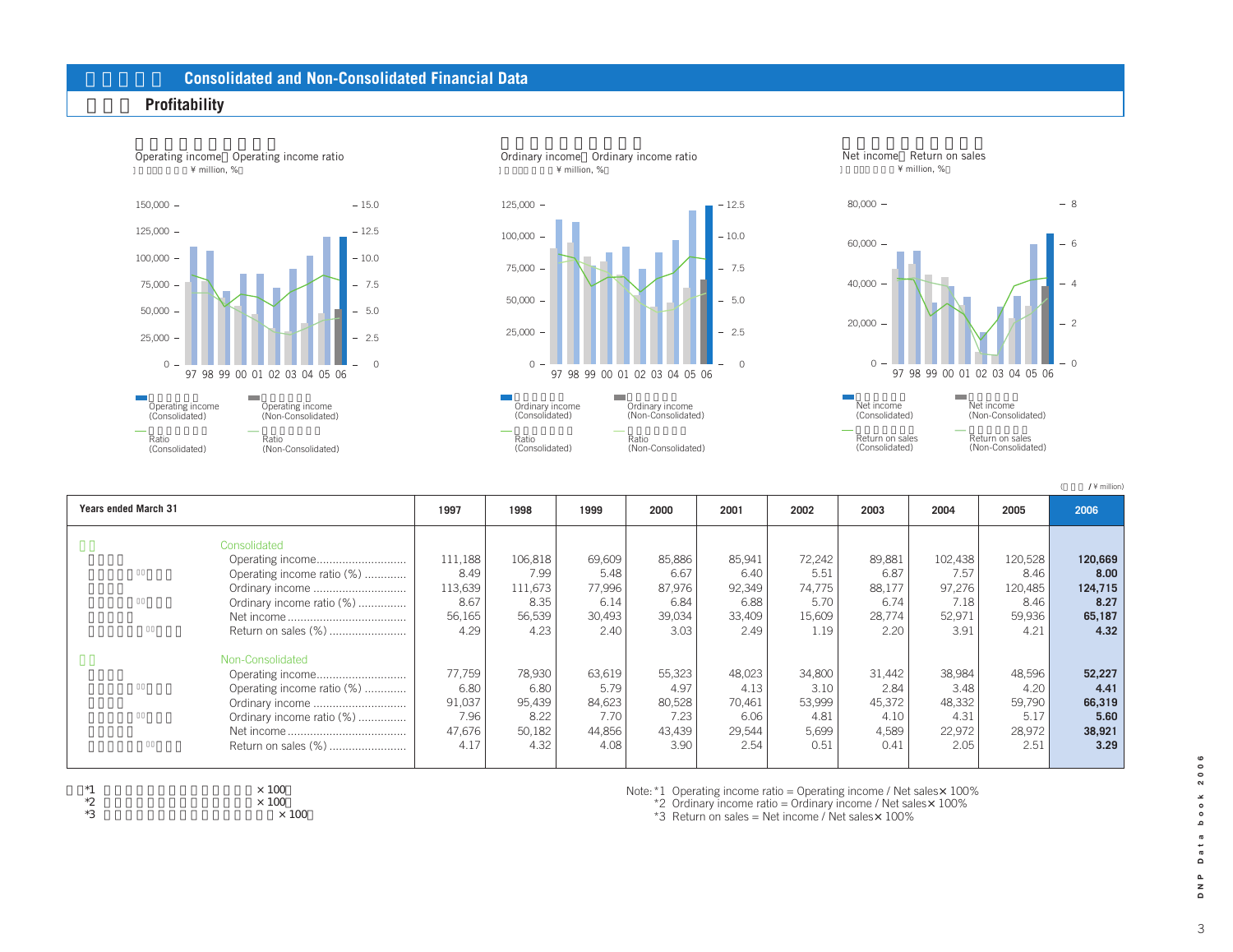

| <b>Years ended March 31</b> |            |                           | 1997         | 1998    | 1999    | 2000    | 2001    | 2002    | 2003    | 2004    | 2005                                                                                                | 2006    |
|-----------------------------|------------|---------------------------|--------------|---------|---------|---------|---------|---------|---------|---------|-----------------------------------------------------------------------------------------------------|---------|
|                             |            | Consolidated              |              |         |         |         |         |         |         |         |                                                                                                     |         |
|                             |            | Cost of sales (¥ billion) | 1,028.6      | 1,056.9 | 1,033.9 | 1,039.0 | 1,091.4 | 1,071.1 | 1,043.5 | 1,073.1 | 1,121.4                                                                                             | 1,202.2 |
|                             |            |                           | 78.5         | 79.1    | 81.4    | 80.7    | 81.3    | 81.6    | 79.7    | 79.2    | 78.7                                                                                                | 79.7    |
|                             | ROE        | Return on equity (ROE)    | 6.97         | 6.59    | 3.42    | 4.28    | 3.58    | 1.65    | 3.02    | 5.52    | 6.03                                                                                                | 6.29    |
|                             | <b>ROA</b> | Return on assets (ROA)    | 4.09         | 3.95    | 2.11    | 2.69    | 2.27    | 1.07    | 2.00    | 3.57    | 3.85                                                                                                | 4.00    |
|                             |            | Non-Consolidated          |              |         |         |         |         |         |         |         |                                                                                                     |         |
|                             |            | Cost of sales (¥ billion) | 950.5        | 964.7   | 925.6   | 955.3   | 1,008.5 | 980.4   | 962.9   | 969.8   | 994.6                                                                                               | 1,022.5 |
|                             |            |                           | 83.1         | 83.1    | 84.3    | 85.8    | 86.8    | 87.4    | 87.0    | 86.5    | 86.0                                                                                                | 86.4    |
|                             | <b>ROE</b> | Return on equity (ROE)    | 6.50         | 6.45    | 5.45    | 5.06    | 3.35    | 0.64    | 0.53    | 2.68    | 3.37                                                                                                | 4.47    |
|                             | <b>ROA</b> | Return on assets (ROA)    | 4.00         | 4.05    | 3.58    | 3.48    | 2.33    | 0.45    | 0.37    | 1.81    | 2.15                                                                                                | 2.76    |
| $*1$                        |            | <b>ROE</b>                | $\times$ 100 |         |         |         |         |         |         |         | Note: $*1$ Return on equity (ROE) = Net income / Total stockholders' equity (yearly average) × 100% |         |

 $*2$  Return on assets (ROA) = Net income / Total assets (yearly average) $\times$  100%

2006 4**DNP Data book 2006 book** a t a  $\mathsf{d}$  $\mathbf{a}$ 

 $\overline{\phantom{a}}^{\mathbf{z}}$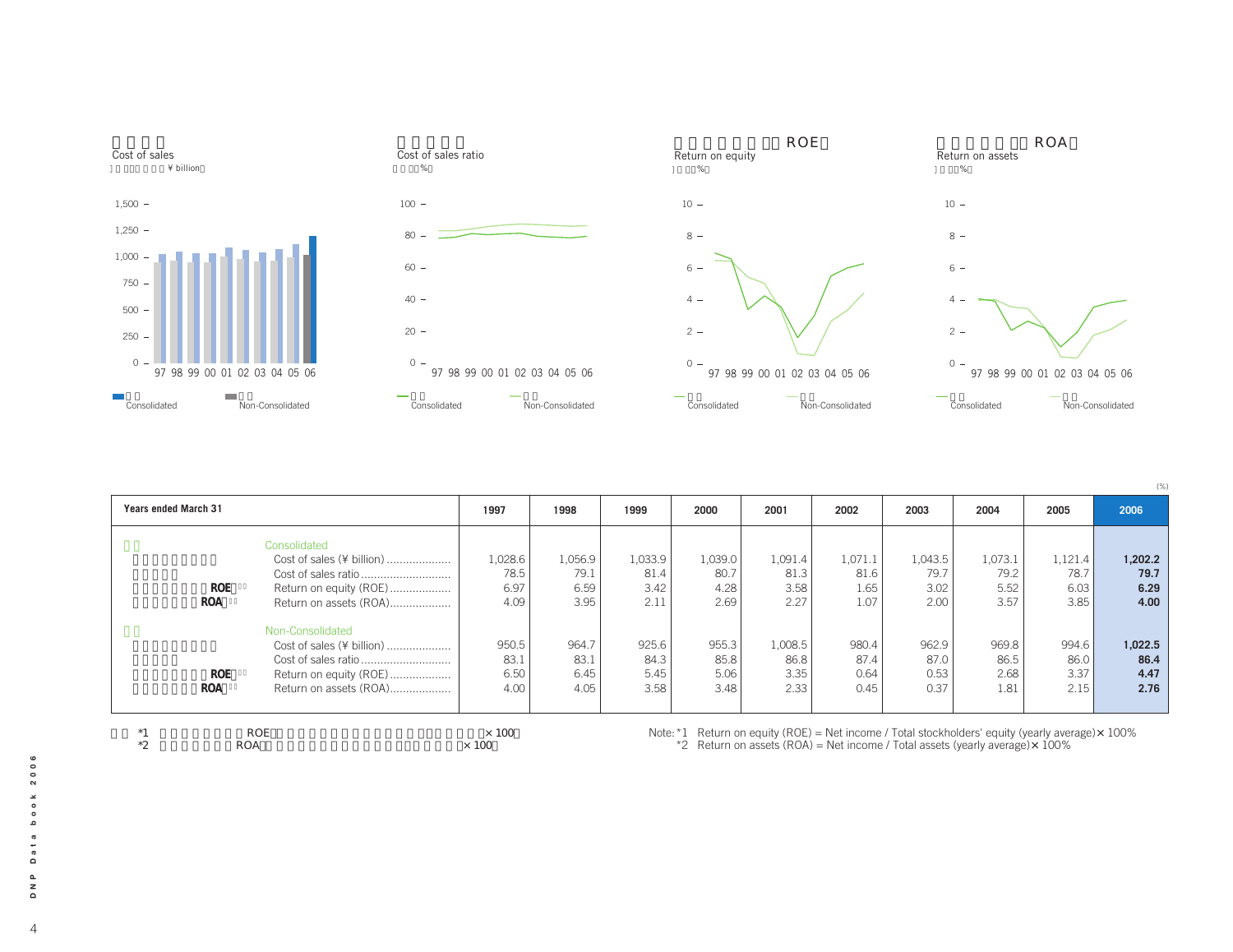



(**%**)

| <b>Years ended March 31</b> |                                                                                                                                                                     | Compared to<br>last year        | $\overline{2}$<br>2 years        | 3<br>3 years                        | $\overline{4}$<br>4 years                  | 5<br>5 years                    | 6<br>6 years                             | 7 years                                  | 8<br>8 years                             | 9<br>9 years                          | 10<br>10 years                        |
|-----------------------------|---------------------------------------------------------------------------------------------------------------------------------------------------------------------|---------------------------------|----------------------------------|-------------------------------------|--------------------------------------------|---------------------------------|------------------------------------------|------------------------------------------|------------------------------------------|---------------------------------------|---------------------------------------|
| <b>EPS</b>                  | Consolidated<br>Compounded operating income growth rate<br>Compounded ordinary income growth rate<br>Gross cash flow compounded growth rate                         | 0.12<br>3.51<br>10.50<br>8.60   | 8.53<br>13.23<br>12.97<br>5.05   | 10.32<br>12.25<br>34.14<br>8.91     | 13.68<br>13.64<br>45.15<br>8.38            | 7.02<br>6.19<br>15.71<br>3.60   | 5.83<br>5.99<br>10.03<br>2.22            | 8.18<br>6.94<br>12.44<br>4.33            | 1.54<br>1.39<br>2.57<br>1.97             | 0.91<br>1.04<br>2.27<br>2.34          | 1.86<br>1.94<br>2.59<br>2.82          |
| <b>EPS</b>                  | Non-Consolidated<br>Compounded operating income growth rate<br>Compounded ordinary income growth rate<br>Gross cash flow compounded growth rate                     | 7.47<br>10.92<br>36.73<br>21.08 | 15.75<br>17.14<br>32.71<br>12.75 | 18.43<br>13.49<br>110.49<br>14.30   | 10.68<br>5.27<br>64.02<br>7.76             | 1.69<br>$-1.20$<br>6.89<br>0.66 | $-0.96$<br>$-3.18$<br>$-0.87$<br>$-1.78$ | $-2.78$<br>$-3.42$<br>$-1.20$<br>$-0.67$ | $-5.03$<br>$-4.45$<br>$-2.43$<br>$-0.48$ | $-4.33$<br>$-3.46$<br>$-1.69$<br>0.25 | $-3.27$<br>$-2.54$<br>$-0.97$<br>1.04 |
| $*2$<br>*3<br>EPS<br>*4     | X<br>10^ $logA/B \div X -1 \times 100$<br>10^ $logA B ÷ X -1 × 100$<br>Y.<br>X<br>10^ $\log A/B \div X -1 \times 100$<br>$10^{\circ}$ logA $B \div X -1 \times 100$ |                                 |                                  | $X+1$<br><b>EPS</b><br>$\mathsf{A}$ | $X+1$<br>А<br>$X+1$<br>A<br>EPS B<br>$X+1$ | B<br>B                          | B                                        |                                          |                                          |                                       |                                       |

 $\sim 10^{\circ}$  logA/B÷X -1 × 100  $\rm B$ 

Note: \*1 Compounded operating income growth rate (X years) =  $10^{\circ}$  (logA/B÷X)-1 × 100% A is operating income for this term; B is operating income X+1 year ago.<br>\*2 Compounded ordinary income growth rate (X years) =  $10^$ 

Note: Suppounded ordinary income growth rate (X years) = 10^ (logA/B÷X)-1 × 100% A is ordinary income for this term; B is ordinary income for this term; B is ordinary income for this term; B is ordinary income X+1 year ago

\*3 Compounded EPS growth rate (X years) = 10^ (logA/B÷ X)-1 × 100% A is EPS for this term; B is EPS X+1 year ago.<br>\*4 Gross cash flow compounded growth rate (X years) = 10^ (logA/B÷ X)-1 × 100% A is gross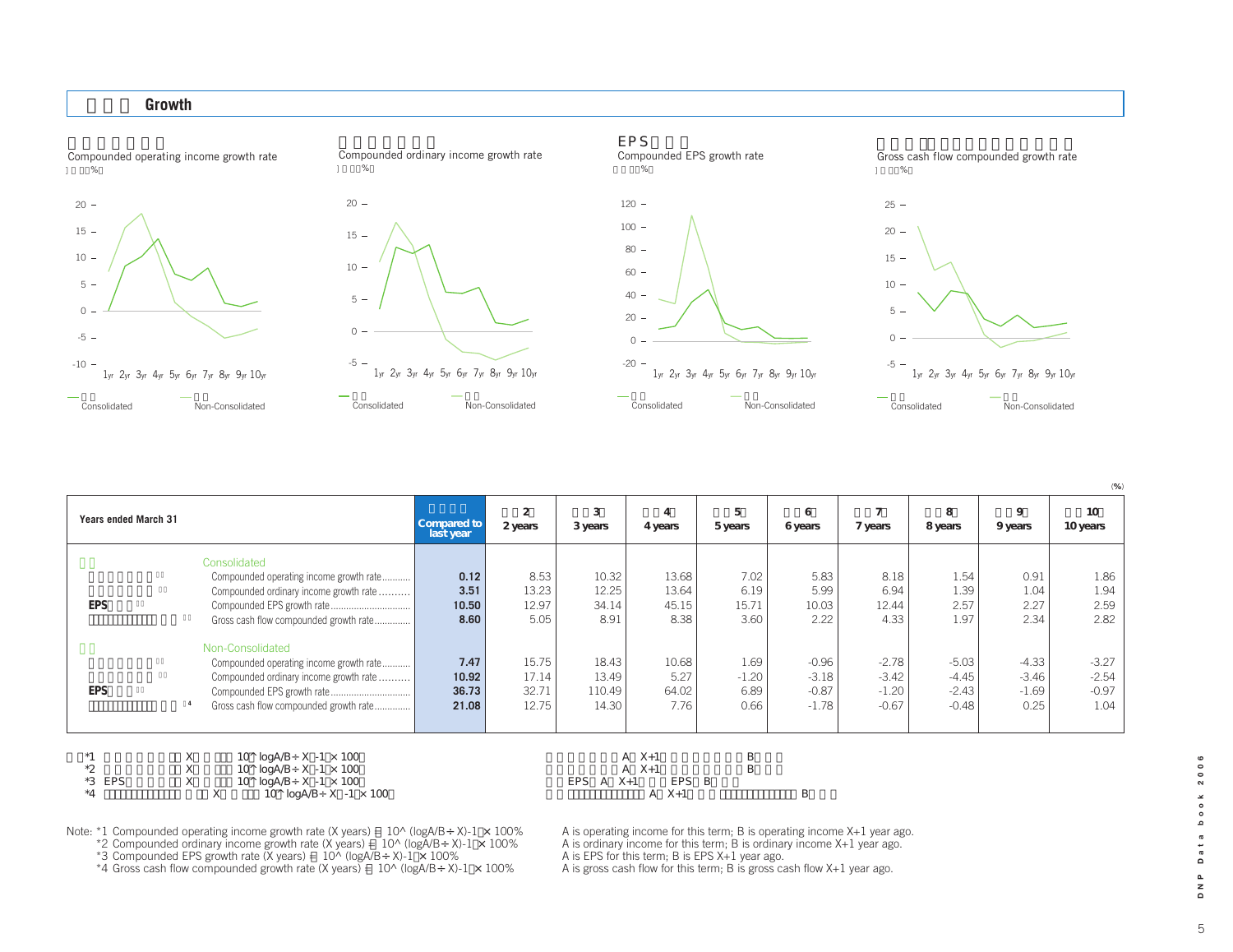

|  | Times) |
|--|--------|
|--|--------|

| <b>Years ended March 31</b>    | 1997  | 1998  | 1999  | 2000  | 2001  | 2002  | 2003  | 2004  | 2005  | 2006  |
|--------------------------------|-------|-------|-------|-------|-------|-------|-------|-------|-------|-------|
|                                |       |       |       |       |       |       |       |       |       |       |
| Consolidated                   |       |       |       |       |       |       |       |       |       |       |
| Total assets turnover          | 0.95  | 0.93  | 0.88  | 0.89  | 0.91  | 0.90  | 0.91  | 0.91  | 0.92  | 0.92  |
|                                | 1.63  | 1.56  | 1.42  | 1.41  | 1.44  | 1.39  | 1.39  | 1.41  | 1.43  | 1.46  |
| Tangible fixed assets turnover | 2.72  | 2.58  | 2.29  | 2.27  | 2.39  | 2.37  | 2.41  | 2.57  | 2.74  | 2.75  |
| Inventory turnover             | 18.06 | 18.58 | 18.16 | 17.83 | 16.44 | 16.16 | 17.33 | 18.72 | 19.38 | 19.64 |
| Non-Consolidated               |       |       |       |       |       |       |       |       |       |       |
| Total assets turnover          | 0.96  | 0.94  | 0.88  | 0.89  | 0.92  | 0.89  | 0.90  | 0.88  | 0.86  | 0.84  |
| Equity turnover                | 1.56  | 1.49  | 1.33  | 1.30  | 1.32  | 1.27  | 1.27  | 1.31  | 1.34  | 1.36  |
| Tangible fixed assets turnover | 2.85  | 2.72  | 2.44  | 2.43  | 2.56  | 2.51  | 2.60  | 2.77  | 2.83  | 2.70  |
| Inventory turnover             | 27.13 | 29.43 | 35.86 | 47.00 | 42.19 | 39.36 | 47.49 | 54.76 | 57.19 | 57.41 |
|                                |       |       |       |       |       |       |       |       |       |       |

Note:\*1 Total assets turnover (times) = Net sales / Total assets

 $2$  Equity turnover (times) = Net sales / Stockholders' equity

\*3 Tangible fixed assets turnover (times) = Net sales / Tangible fixed assets

\*4 Inventory turnover (times) = Net sales/ Inventory Inventory = Sum of Merchandise, Finished products, Raw materials, Work in progress and Stored goods

\* The figures for total assets, stockholders' equity, property, plant and equipment, and inventories are average of the previous and this term's year-end figures.

 $\circ$ 6**DNP Data book 2006**  $2000$ book a t a  $\mathsf{d}$  $\mathbf{a}$  $\mathbf{z}$  $\Omega$ 

6

 $*1$   $*$  $*2$   $*$  $*3$  and  $*$  $*4$   $*$ 

注)\*4 棚卸資産=商品、製品、原材料、仕掛品、貯蔵品の合計

 $*$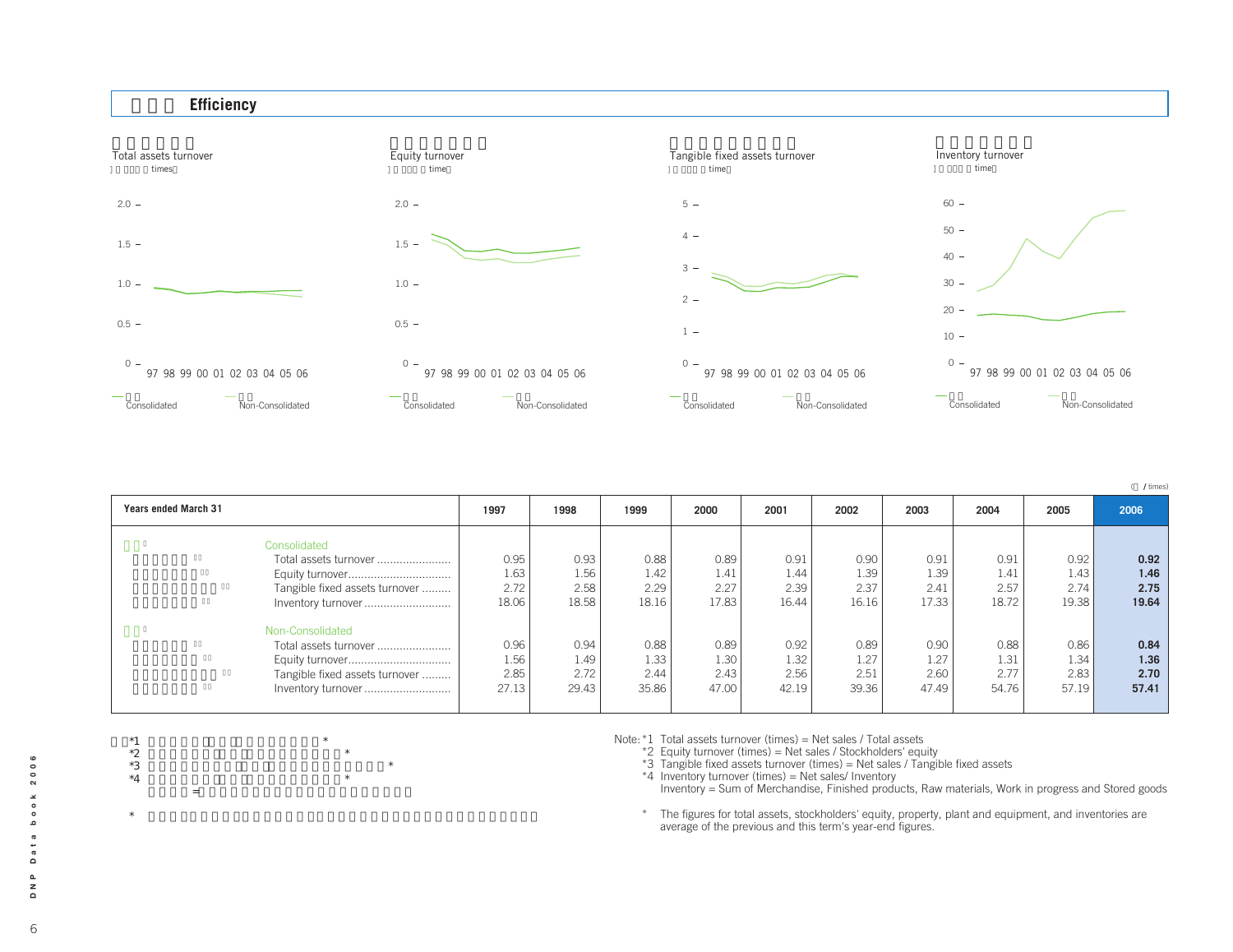

(**百万円 /** ¥ million)

| <b>Years ended March 31</b>                                                                                                                        | 1997                          | 1998                          | 1999                                  | 2000                          | 2001                           | 2002                           | 2003                           | 2004                           | 2005                           | 2006                           |
|----------------------------------------------------------------------------------------------------------------------------------------------------|-------------------------------|-------------------------------|---------------------------------------|-------------------------------|--------------------------------|--------------------------------|--------------------------------|--------------------------------|--------------------------------|--------------------------------|
| Consolidated<br>Receivables turnover (times)<br>Net sales per employee<br>Ordinary income per employee<br><sup>4</sup> Net income per employee     | 3.30<br>-                     | 3.38                          | 3.19<br>-<br>$\overline{\phantom{a}}$ | 3.23<br>-<br>-                | 3.22<br>38.65<br>2.66<br>0.96  | 3.09<br>38.05<br>2.17<br>0.45  | 3.28<br>37.37<br>2.52<br>0.82  | 3.44<br>38.86<br>2.79<br>1.52  | 3.49<br>41.03<br>3.47<br>1.73  | 3.54<br>42.74<br>3.54<br>1.85  |
| Non-Consolidated<br>Receivables turnover (times)<br>Net sales per employee<br>Ordinary income per employee<br><sup>4</sup> Net income per employee | 3.12<br>79.07<br>6.29<br>3.29 | 3.18<br>80.79<br>6.64<br>3.49 | 2.98<br>84.03<br>6.47<br>3.43         | 3.02<br>96.79<br>7.00<br>3.78 | 3.02<br>106.34<br>6.45<br>2.70 | 2.88<br>106.57<br>5.13<br>0.54 | 3.07<br>110.14<br>4.52<br>0.46 | 3.20<br>118.73<br>5.12<br>2.43 | 3.23<br>127.25<br>6.58<br>3.19 | 3.32<br>134.44<br>7.53<br>4.42 |

 $*$ 1  $*$ 

 $*2$   $*$ 



 $*4$ 

 $\star$ 

Note: \*1 Receivable turnover (times) = Net sales / (Notes receivable+Trade receivable+Discounted notes receivable)<br>\*2 Net sales per employee (¥ million) = Net sales / No. of employee<br>\*3 Ordinary income per employee (¥ mill

\*2 Net sales per employee (¥ million) = Net sales / No. of employee

 $*3$  Ordinary income per employee (¥ million) = Ordinary income/ No. of employee

\*4 Net income per employee (¥ million) = Net income / No. of employee

\* Notes receivable, trade receivable, discounted notes receivable and number of employees are average figures of beginning and end of the fiscal year.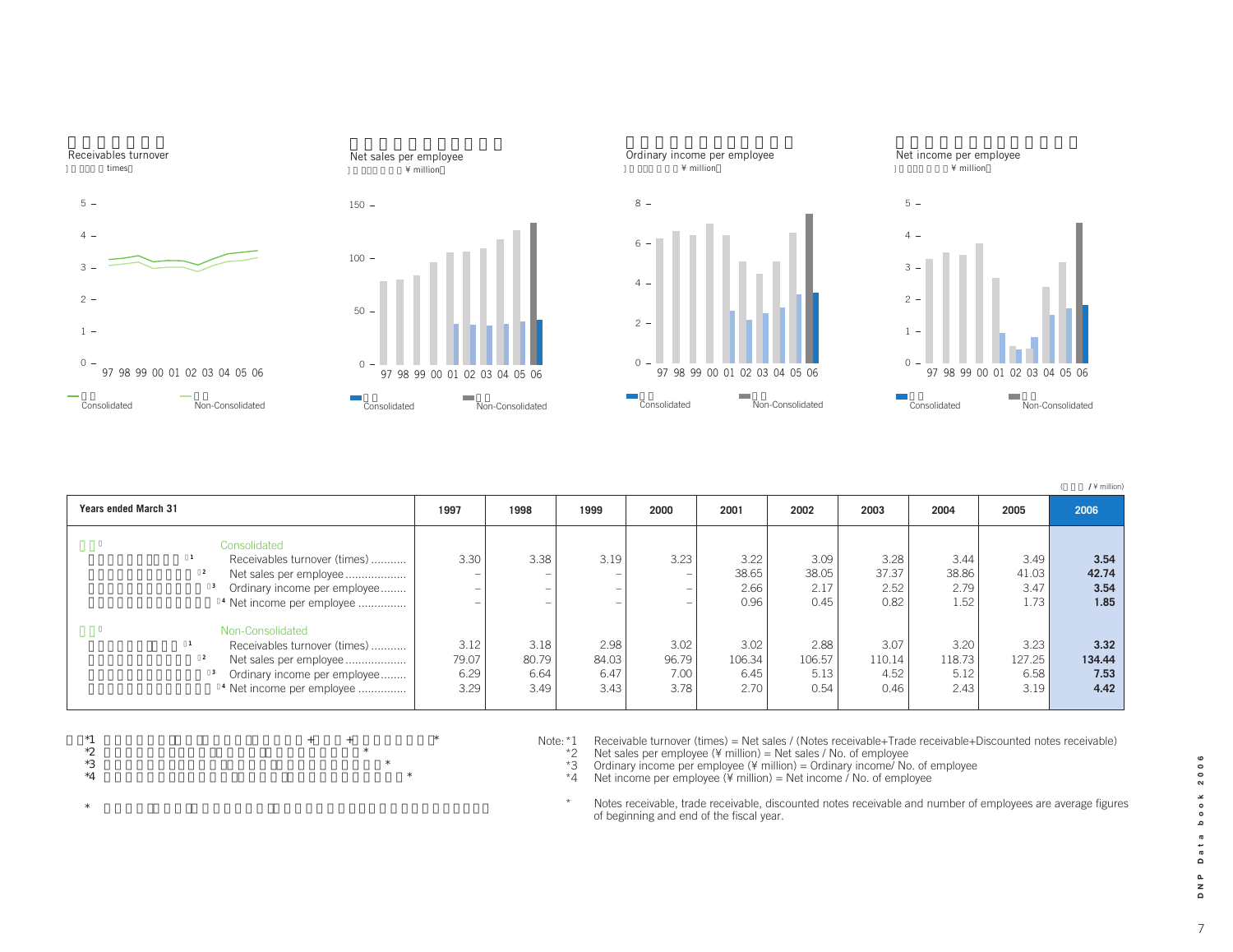

| At March 31 |                                                                                       | 1997                              | 1998                              | 1999                              | 2000                              | 2001                              | 2002                              | 2003                              | 2004                              | 2005                              | 2006                              |
|-------------|---------------------------------------------------------------------------------------|-----------------------------------|-----------------------------------|-----------------------------------|-----------------------------------|-----------------------------------|-----------------------------------|-----------------------------------|-----------------------------------|-----------------------------------|-----------------------------------|
|             | Consolidated<br>Fixed assets / liability ratio<br>Interest coverage ratio (times)     | 58.95<br>160.14<br>73.08<br>54.07 | 61.04<br>164.70<br>73.63<br>58.67 | 62.18<br>159.14<br>77.49<br>37.02 | 63.76<br>160.38<br>76.95<br>52.49 | 63.06<br>165.41<br>74.94<br>59.40 | 66.11<br>180.78<br>72.36<br>51.33 | 64.97<br>171.27<br>72.80<br>86.86 | 64.66<br>197.07<br>67.56<br>89.43 | 62.99<br>185.97<br>67.76<br>99.83 | 63.96<br>177.78<br>72.55<br>93.27 |
|             | Non-Consolidated<br>Fixed assets / liability ratio<br>Interest coverage ratio (times) | 61.62<br>159.11<br>72.86<br>62.10 | 63.99<br>164.68<br>73.30<br>72.34 | 67.23<br>167.76<br>76.24<br>56.57 | 70.29<br>175.82<br>75.10<br>50.12 | 69.05<br>176.53<br>73.62<br>53.03 | 71.51<br>187.93<br>72.57<br>47.63 | 69.02<br>166.50<br>74.26<br>61.10 | 66.13<br>180.52<br>70.31<br>61.91 | 61.69<br>154.53<br>74.65<br>64.13 | 62.07<br>139.20<br>81.70<br>69.78 |

 $\times$  100

\*1  $*2$ <br> $*3$   $*4$   $*3$ <br> $*4$   $*3$  $*$   $*$  100

注)\*4 インタレスト・カバレッジ・レシオ(倍)(営業利益+受取利息+受取配当金)/支払利息

Note:  $*1$  Equity ratio = Total stockholders' equity / Total assets  $\times$  100%

 $*2$  Liquidity ratio = Current assets / Current liabilities  $\times$  100%

\*3 Fixed assets / liability ratio = Fixed assets / (Total stockholders' equity+Long-term liabilities) × 100%<br>\*4 Interest coverage ratio (times)= (Operating income+Interest received+Dividends received)

Note that the network of  $\lambda$  interest expenses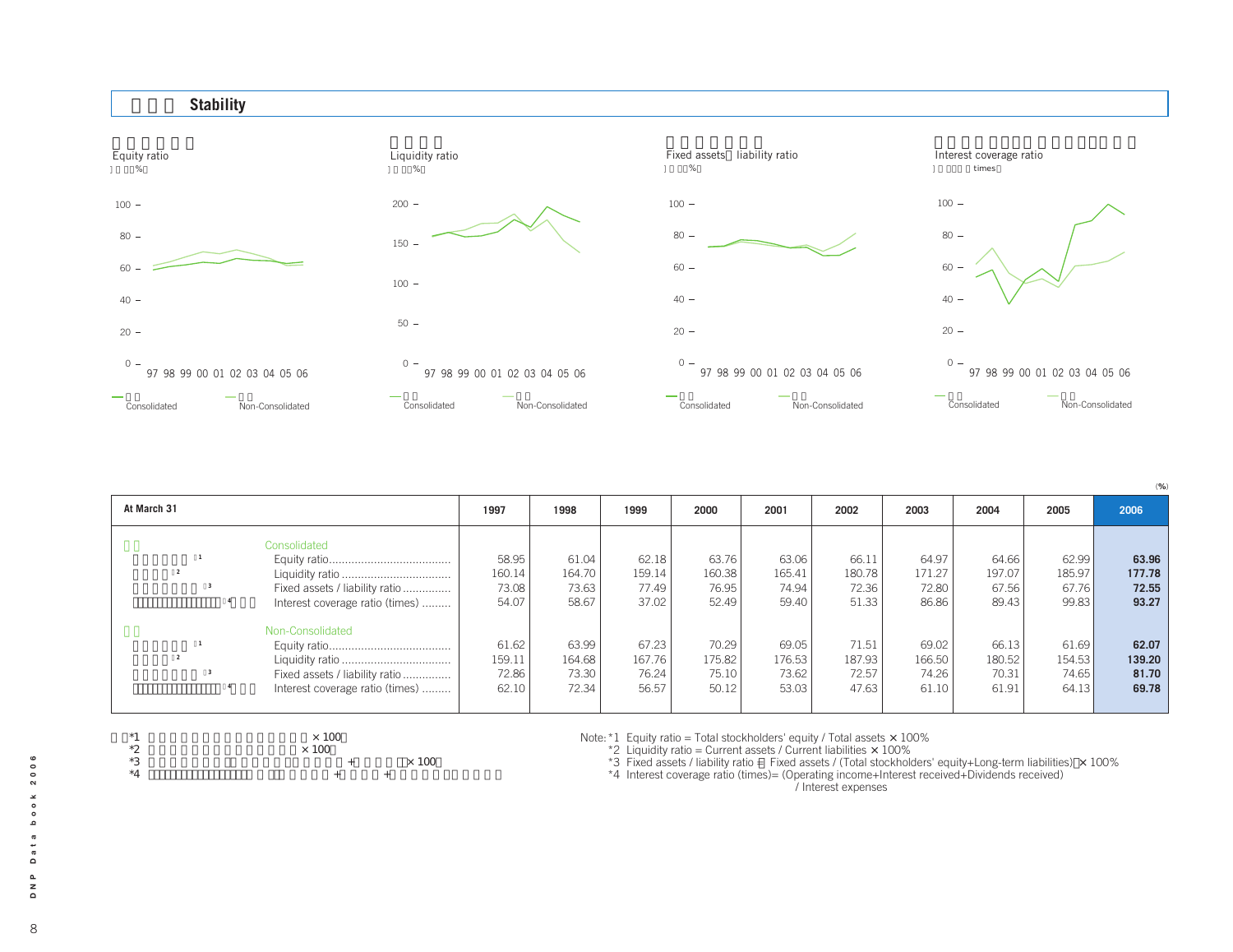

(**円 /** ¥)

| <b>Years ended March 31</b> |                                                                                                                                     | 1997                                 | 1998                                 | 1999                                 | 2000                                 | 2001                                 | 2002                                | 2003                               | 2004                                 | 2005                                 | 2006                                 |
|-----------------------------|-------------------------------------------------------------------------------------------------------------------------------------|--------------------------------------|--------------------------------------|--------------------------------------|--------------------------------------|--------------------------------------|-------------------------------------|------------------------------------|--------------------------------------|--------------------------------------|--------------------------------------|
| EPS<br><b>BPS</b>           | Consolidated<br>Earnings per share (EPS)<br>Book value per share (BPS)<br>Gross cash flow per share                                 | 74.52<br>1,102.56<br>164.13          | 74.49<br>1,165.94<br>171.76          | 40.15<br>.183.24<br>149.17           | 51.40<br>1,218.79<br>175.94          | 43.99<br>1,236.96<br>168.17          | 20.55<br>1,246.99<br>145.47         | 37.80<br>1,270.81<br>159.23        | 71.49<br>1,348.40<br>190.38          | 82.56<br>1,409.18<br>196.31          | 91.23<br>1,507.90<br>216.25          |
| EPS<br><b>BPS</b>           | Non-Consolidated<br>Earnings per share (EPS)<br>Book value per share (BPS)<br>Gross cash flow per share<br>Cash dividends per share | 63.26<br>1,000.40<br>132.91<br>17.00 | 66.11<br>1,056.26<br>140.24<br>18.00 | 59.06<br>1,111.52<br>141.47<br>18.00 | 57.19<br>1,150.47<br>150.34<br>18.00 | 38.90<br>1,171.12<br>130.56<br>18.00 | 7.50<br>1,162.30<br>100.09<br>18.00 | 5.82<br>1,149.27<br>92.51<br>19.00 | 30.82<br>1,184.99<br>111.00<br>21.00 | 39.70<br>1,199.56<br>118.26<br>24.00 | 54.28<br>1.251.59<br>145.25<br>26,00 |

| $*1$          | 2002       |  |
|---------------|------------|--|
|               | 2003       |  |
| $*$<br>∠<br>— | <b>BPS</b> |  |
| $*2$<br>◡     |            |  |

Note: $1$  Earnings per share (prior to 2003) = Net income / Outstanding shares (yearly average)

Earnings per share (since 2003) = (Net income – Directors' bonuses) / Outstanding shares (yearly average) \*2 Book value per share (¥) = Total stockholders' equity (year-end) / Outstanding shares (year-end)

\*3 Gross cash flow per share  $(Y)$  = Gross cash flow / Outstanding shares (year-end)

book 2006 9**DNP Data book 2006** a t a  $\mathsf{d}$  $\mathbf{a}$  $\overline{\phantom{a}}^{\mathbf{z}}$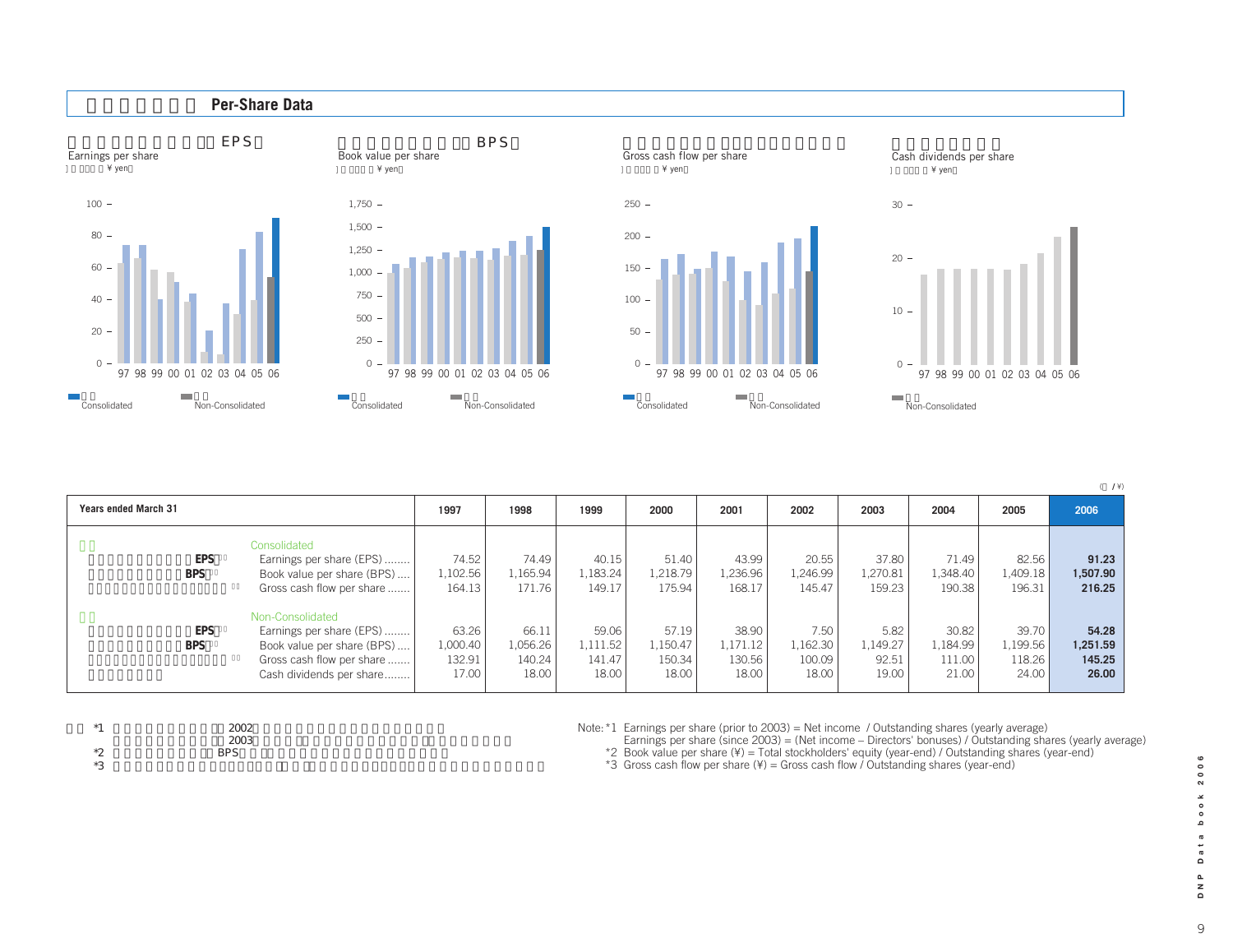

| At March 31 |                                                                            |                                                                                                                                                                                    | 1997                                            | 1998                                            | 1999                                            | 2000                                            | 2001                                            | 2002                                              | 2003                                              | 2004                                            | 2005                                            | 2006                                            |
|-------------|----------------------------------------------------------------------------|------------------------------------------------------------------------------------------------------------------------------------------------------------------------------------|-------------------------------------------------|-------------------------------------------------|-------------------------------------------------|-------------------------------------------------|-------------------------------------------------|---------------------------------------------------|---------------------------------------------------|-------------------------------------------------|-------------------------------------------------|-------------------------------------------------|
|             | PER <sup>1</sup><br><b>PBR</b><br><b>PCFR</b>                              | Consolidated<br>Price-to-earnings ratio<br>Price-to-book value ratio<br>Price-to-cash flow ratio                                                                                   | 27.78<br>1.88<br>12.61                          | 29.53<br>1.89<br>12.81                          | 44.83<br>1.52<br>12.07                          | 32.41<br>1.37<br>9.47                           | 34.10<br>1.21<br>8.92                           | 69.15<br>1.14<br>9.77                             | 30.00<br>0.89<br>7.26                             | 24.07<br>1.28<br>9.04                           | 21.18<br>1.24<br>8.91                           | 23.35<br>1.41<br>9.85                           |
| %           | PER <sup>1</sup><br>PBR<br><b>PCFR</b><br>$5\frac{6}{6}$<br>$6\frac{9}{6}$ | Non-Consolidated<br>Price-to-earnings ratio<br>Price-to-book value ratio<br>Price-to-cash flow ratio<br>Dividend payout ratio (%)<br>Dividend yield (%)<br>Dividends-on-equity (%) | 32.72<br>2.07<br>15.57<br>26.88<br>0.82<br>1.75 | 33.28<br>2.08<br>15.69<br>27.24<br>0.82<br>1.76 | 30.48<br>1.62<br>12.72<br>30.48<br>1.00<br>1.66 | 29.13<br>1.45<br>11.08<br>31.47<br>1.08<br>1.59 | 38.56<br>1.28<br>11.49<br>46.27<br>1.20<br>1.55 | 189.47<br>1.22<br>14.20<br>239.85<br>1.27<br>1.54 | 194.85<br>0.99<br>12.26<br>326.46<br>1.68<br>1.64 | 55.84<br>1.45<br>15.50<br>68.14<br>1.22<br>1.80 | 44.06<br>1.46<br>14.79<br>60.45<br>1.37<br>2.01 | 39.24<br>1.70<br>14.66<br>47.90<br>1.22<br>2.12 |

| $*1$ | PER         |              |              |
|------|-------------|--------------|--------------|
| *2   | <b>PBR</b>  |              |              |
| *3   | <b>PCFR</b> |              |              |
| *4   | 2002        | $\times$ 100 |              |
|      | 2003        |              | $\times$ 100 |
| *5   |             | $\times$ 100 |              |
| *6   |             |              | $\times$ 100 |

Note:\*1 Price-to-earnings ratio (times) = Stock price (year-end) / Net income per share

\*2 Price-to-book value ratio (times) = Stock price (year-end) / Stockholders' equity per share

\*3 Price-to-cash flow ratio (times) = Stock price (year-end) / Gross cash flow per share

 $*4$  Dividend payout ratio (prior to 2003) = Total dividends paid / Net income $\times$  100%

Dividend payout ratio (since 2003) = Dividends per share / Net income per share  $\times$  100%

 $*5$  Dividend yield = Dividend per share / Stock price (year-end) $\times$  100%

\*6 Dividends-on-equity = Total dividends paid / Total stockholders' equity (yearly average)  $\times$  100%

(**倍 /** times)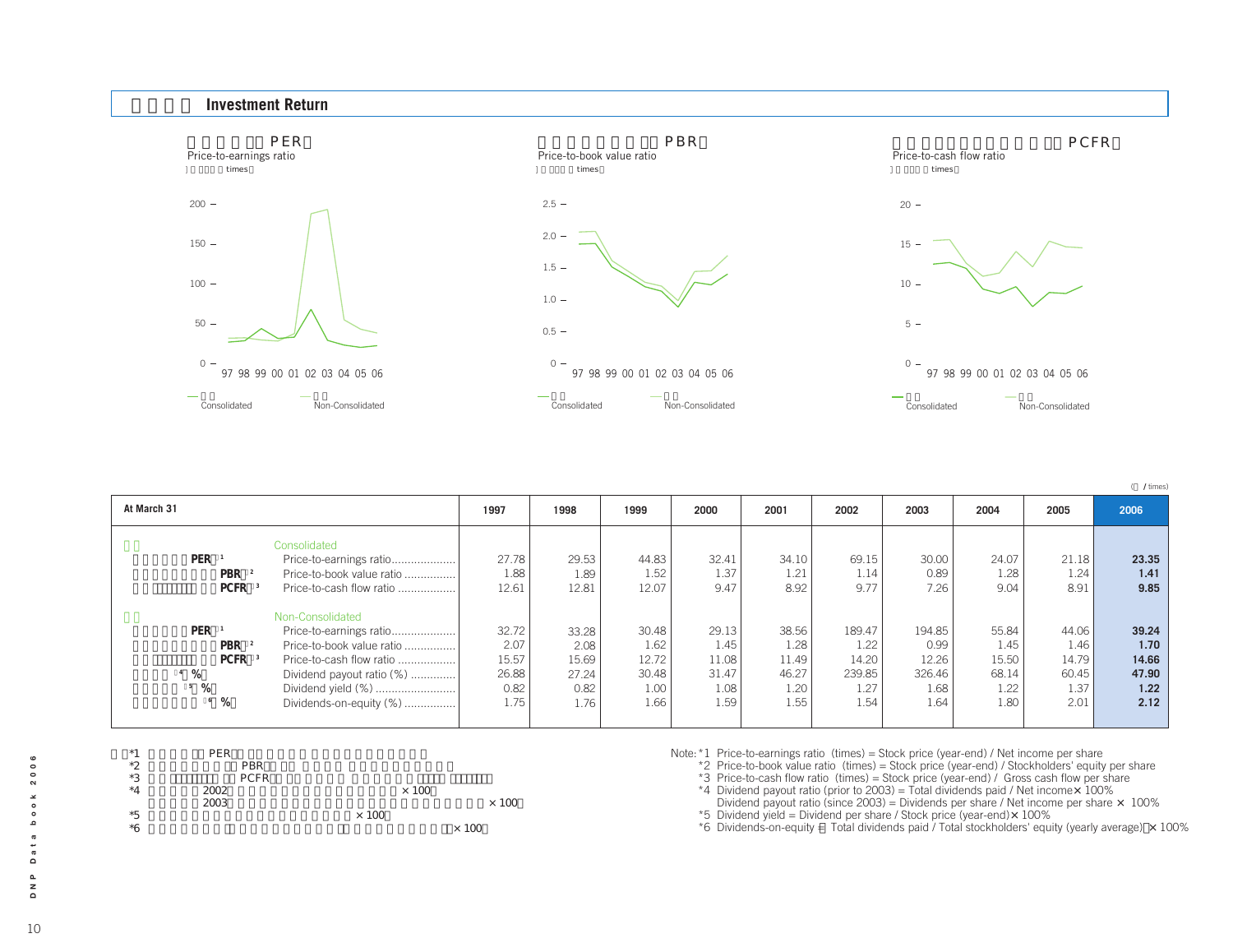

(**百万円 /** ¥ million)

| <b>Years ended March 31</b> |                                                                                                     | 1997                                                   | 1998                            | 1999                       | 2000                                  | 2001                                  | 2002                                 | 2003                                 | 2004                                 | 2005                                 | 2006                                  |
|-----------------------------|-----------------------------------------------------------------------------------------------------|--------------------------------------------------------|---------------------------------|----------------------------|---------------------------------------|---------------------------------------|--------------------------------------|--------------------------------------|--------------------------------------|--------------------------------------|---------------------------------------|
|                             | Consolidated<br>Capital expenditures<br>Depreciation expenses<br>Number of employees (persons)      | 113,656<br>67,583                                      | 111,341<br>73,908<br>-<br>-     | 119,372<br>82,800          | 113,858<br>94,588<br>23,571<br>35,347 | 103,050<br>94,312<br>24,664<br>34,094 | 85,096<br>94,870<br>23,367<br>34,868 | 73,789<br>89,239<br>24,097<br>35,182 | 69,834<br>85,182<br>26,050<br>34,514 | 86,057<br>80,440<br>26,386<br>34,939 | 136,059<br>87,263<br>28,692<br>35,596 |
|                             | Non-Consolidated<br>Capital expenditures<br>Depreciation expenses!<br>Number of employees (persons) | 85,432<br>52,534<br>$\overline{\phantom{a}}$<br>14,427 | 78,108<br>56,325<br>-<br>14,309 | 86,079<br>62,582<br>11,836 | 88,392<br>70,742<br>21,017<br>11,165  | 78,871<br>69,612<br>22,257<br>10,698  | 61,666<br>70,312<br>21,162<br>10,352 | 48,917<br>64,041<br>21,946<br>9,737  | 41,968<br>57,656<br>23,733<br>9,159  | 69,072<br>55,677<br>23,849<br>9,013  | 111,219<br>63,575<br>25,962<br>8,597  |

 $*1$   $*2$   $*2000$ 注)\*2 単体 2000年より無形固定資産を含む

Note:\*1 The figures from the year 1996 include intangible assets. \*2 The figures from the year 2000 include intangible assets.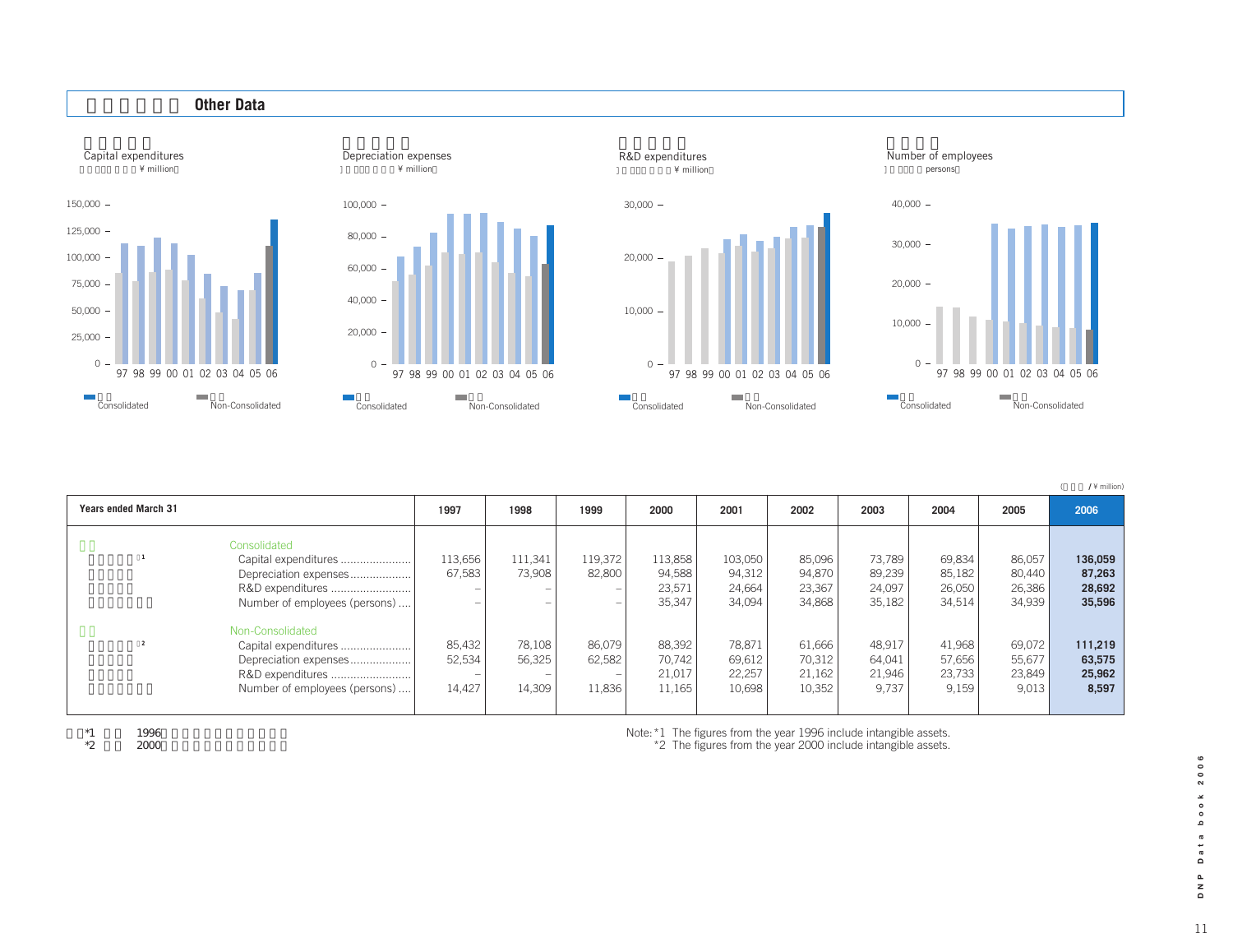# **Major Subsidiaries and Affiliates**

|              |                       |                                         | (                | /\ million)     |
|--------------|-----------------------|-----------------------------------------|------------------|-----------------|
| Company name |                       |                                         | Capital          | Ownership ratio |
| Printing     |                       |                                         |                  |                 |
| <b>DNP</b>   |                       | DNP Hokkaido Co., Ltd.                  | 350              | 100.0           |
| <b>DNP</b>   |                       | DNP Tohoku Co., Ltd.                    | 350              | 100.0           |
| <b>DNP</b>   |                       | DNP Tokai Co., Ltd.                     | 120              | 100.0           |
| <b>DNP</b>   |                       | DNP Nishi Nippon Co., Ltd.              | 400              | 100.0           |
| <b>DNP</b>   |                       | DNP Shikoku Co., Ltd.                   | 50               | 97.0            |
|              |                       |                                         |                  |                 |
| <b>DNP</b>   |                       | DNP Offset Co., Ltd.                    | 200              | 100.0           |
| <b>DNP</b>   |                       | DNP Seihon Co., Ltd.                    | 200              | 100.0           |
| <b>DNP</b>   |                       | DNP Total Process Ichigaya Co., Ltd.    | 100              | 100.0           |
| <b>DNP</b>   |                       | DNP Total Process Maebashi Co., Ltd.    | 100              | 100.0           |
| <b>DNP</b>   |                       | DNP Art Co., Ltd.                       | 80               | 100.0           |
| <b>DNP</b>   |                       | DNP Techtas Ichigaya Co., Ltd.          | 80               | 100.0           |
| <b>DNP</b>   |                       | DNP Uniprocess Co., Ltd.                | 80               | 100.0           |
| <b>DNP</b>   |                       | DNP Total Process Nagaoka Co., Ltd.     | 50               | 100.0           |
| <b>DNP</b>   |                       | DNP Butsuryu Systems Ichigaya Co., Ltd. | 40               | 100.0           |
|              |                       | Tien Wah Press (Pte.) Ltd.              | 3,892 (S\$1,000) | 100.0           |
| <b>DNP</b>   |                       | DNP Media Create Kansai Co., Ltd.       | 200              | 100.0           |
| <b>DNP</b>   |                       | DNP Graphica Co., Ltd.                  | 100              | 100.0           |
| <b>DNP</b>   |                       | DNP Media Create Co., Ltd.              | 100              | 100.0           |
|              |                       | Multi Print Co., Ltd.                   | 100              | 100.0           |
| <b>DNP</b>   |                       | DNP Butsuryu Systems Shouin Co., Ltd.   | 50               | 100.0           |
| <b>DNP</b>   |                       | DNP Data Techno Co., Ltd.               | 100              | 100.0           |
| <b>DNP</b>   |                       | DNP Data Techno Kansai Co., Ltd.        | 100              | 100.0           |
| <b>DNP</b>   | BF                    | DNP Total Process BF Co., Ltd.          | 80               | 100.0           |
|              | $\star$               | NexantiS Corporation*                   | 25               | 100.0           |
| <b>DNP</b>   | BF                    | DNP Techtas BF Co., Ltd.                | 20               | 100.0           |
|              |                       | DNP France SAS*                         | 37 (E uro1,000)  | 100.0           |
|              |                       | MyPoint.com Japan Co., Ltd.             | 1,796            | 83.0            |
| <b>DNP</b>   | $\star$               | DNP Archives.com Co., Ltd.*             | 100              | 100.0           |
| <b>DNP</b>   | $\star$               | DNP AV Center Co., Ltd.*                | 100              | 100.0           |
| <b>DNP</b>   |                       | DNP Digitalcom Co., Ltd.                | 100              | 100.0           |
| <b>DNP</b>   | $^{\star}$            | DNP Space Design Co., Ltd.*             | 100              | 100.0           |
|              | $\star$               | Mobile Impulse Co., Ltd.*               | 90               | 100.0           |
|              | <b>DNP</b><br>$\star$ | Maison de DNP Ginza Co., Ltd.*          | 60               | 100.0           |
| <b>DNP</b>   | $\star$               | DNP Corporate History Center Co., Ltd.* | 50               | 100.0           |
|              | $\star$               | Trans Art Inc.*                         | 50               | 100.0           |
|              |                       | * CP Design Consulting Co., Ltd.*       | 40               | 92.5            |
|              | $\star$               | M's Communicate Co., Ltd.*              | 30               | 95.0            |
|              | $\star$               | At Table Co., Ltd.*                     | 30               | 95.0            |
| $\star$      |                       | YouToo Co., Ltd.*                       | 50               | 100.0           |
|              |                       |                                         |                  |                 |
| <b>DNP</b>   |                       | DNP Technopack Tokai Co., Ltd.          | 430              | 100.0           |
| <b>DNP</b>   |                       | DNP Techno Film Co., Ltd.               | 380              | 100.0           |
| <b>DNP</b>   |                       | DNP Technopack Co., Ltd.                | 300              | 100.0           |
| <b>DNP</b>   |                       | DNP Technopack Kansai Co., Ltd.         | 200              | 100.0           |
| <b>DNP</b>   |                       | DNP Technopack Yokohama Co., Ltd.       | 200              | 100.0           |
|              |                       | Sagami Yoki Co., Ltd.                   | 200              | 90.0            |
|              |                       | Aseptic Systems Co., Ltd.               | 100              | 100.0           |
| <b>DNP</b>   |                       | DNP Techno Polymer Co., Ltd.            | 100              | 100.0           |
| <b>DNP</b>   |                       | DNP Cup Techno Co., Ltd.                | 80               | 100.0           |
| <b>DNP</b>   |                       | DNP Hoso Co., Ltd.                      | 80               | 100.0           |
|              |                       | PT DNP Indonesia                        | 26,000 (\$1,000) | 51.0            |
|              |                       |                                         |                  |                 |

|                                 |                                                 | $\overline{ }$     | /\ million)     |
|---------------------------------|-------------------------------------------------|--------------------|-----------------|
|                                 |                                                 |                    |                 |
| Company name                    |                                                 | Capital            | Ownership ratio |
| <b>DNP</b>                      | DNP Ellio Co., Ltd.                             | 300                | 50.0            |
| <b>DNP</b>                      | DNP Kenzai Co., Ltd.                            | 200                | 100.0           |
| <b>DNP</b>                      | DNP IMS Co., Ltd.                               | 100                | 100.0           |
| <b>DNP</b>                      | DNP Advanced Industrial Supplies Co., Ltd.      | 100                | 100.0           |
| <b>DNP</b>                      | DNP PrintRush Co., Ltd.                         | 300                | 100.0           |
|                                 | Pixel Magic Imaging, Inc.                       | 45,282 (US\$1,000) | 51.0(51.0)      |
|                                 | DNP IMS America Corporation                     | 35,893 (US\$1,000) | 100.0 (100.0)   |
|                                 | Compagnie de Découpe de l'Ouest - CDO SAS       | 3,040 (Euro1,000)  | 23.4            |
|                                 | DNP IMS France SAS '                            | 300 (Euro 1,000)   | 100.0           |
|                                 |                                                 |                    |                 |
|                                 | Advanced Colortech, Inc                         | 5,000              | 80.0            |
|                                 | DAP Technolgy Co., Ltd.                         | 6,000              | 50.0            |
| <b>DNP</b>                      | DNP Precision Devices Co., Ltd.                 | 400                | 100.0           |
|                                 | DNP Denmark A/S                                 | 135,000 (Dkr1,000) | 100.0           |
|                                 | DNP Electronics America, LLC                    | 15,045 (US\$1,000) | 100.0 (100.0)   |
|                                 | DNP Display Technology Taiwan Co., Ltd.         | 30,000 (NT\$1,000) | 100.0 (99.0)    |
|                                 | DT Fine Electronics Co., Ltd.                   | 490                | 65.0            |
| <b>DNP</b>                      | DNP Fine Electronics Co., Ltd.                  | 300                | 100.0           |
| <b>DNP</b>                      | DNP LSI Design Co., Ltd.                        | 100                | 100.0           |
| <b>DNP</b>                      | DNP Micro Technica Co., Ltd.                    | 40                 | 100.0           |
|                                 | DNP Photomask Europe S.p.A.                     | 47,200 (Euro1,000) | 80.6            |
|                                 |                                                 |                    |                 |
|                                 | The Inctec Inc.                                 | 2,000              | 83.3            |
| <b>DNP</b>                      | DNP Logistics Co., Ltd.                         | 626                | 100.0           |
|                                 | D.N.K Co., Ltd.                                 | 100                | 100.0           |
|                                 | DNP Trading Co., Ltd.                           | 100                | 94.3            |
|                                 | Direc Co., Ltd.                                 | 96                 | 55.0            |
| <b>DNP</b>                      | DNP SP Tech Co., Ltd.                           | 80                 | 100.0           |
|                                 | Kyoiku Shuppan Co., Ltd.                        | 60                 | 48.3            |
|                                 |                                                 |                    |                 |
|                                 | Dai Nippon Kaihatsu Co., Ltd.                   | 250                | 100.0           |
| $\star$                         | Shiobara Green Village Co., Ltd.*               | 200                | 99.6            |
| <b>DNP</b>                      | DNP Facility Service Co., Ltd.                  | 100                | 100.0           |
| <b>DNP</b>                      | DNP Information Systems Co., Ltd.*              | 100                | 100.0           |
| $\star$<br><b>DNP</b>           | DNP Human Services Co., Ltd.*                   | 90                 | 100.0           |
| $\star$                         | Uzumine Country Club Co., Ltd.*                 | 33                 | 88.8            |
| <b>DNP</b>                      | DNP Accounting Services Co., Ltd.               | 30                 | 100.0           |
| $\overline{\ast}$<br><b>DNP</b> | DNP Techno Research Co., Ltd.*                  | 20                 | 100.0           |
|                                 |                                                 |                    |                 |
|                                 | DNP America, LLC                                | 100 (US\$1,000)    | 100.0 (100.0)   |
|                                 | DNP Corporation USA                             | 47,387 (US\$1,000) | 100.0(9.4)      |
|                                 | DNP Holding USA Corporation                     | 100 (US\$1,000)    | 100.0 (100.0)   |
|                                 | DNP Europa GmbH*                                | 92 (Euro1,000)     | 100.0           |
|                                 | DNP UK Co., Ltd.*                               | 120 (£ 1,000)      | 100.0           |
|                                 | Dai Nippon Printing Co. (Australia) Pty. Ltd.*  | 70 (A\$1,000)      | 100.0           |
|                                 | DNP Singapore Pte. Ltd.*                        | 350 (S\$1,000)     | 100.0           |
|                                 | DNP Korea Co., Ltd.*                            | 500,000 (Krw1,000) | 100.0           |
|                                 | DNP Taiwan Co., Ltd.                            | 10,000 (NT1,000)   | 100.0           |
| $\star$                         | DNP International Trading (Shanghai) Co., Ltd.* | 2,000 (US\$1,000)  | 100.0           |
| <b>Beverages</b>                |                                                 |                    |                 |
|                                 |                                                 |                    |                 |
|                                 | Hokkaido Coca-Cola Bottling Co., Ltd.           | 2,935              | 57.0 (3.8)      |
|                                 |                                                 |                    |                 |

Ownership ratios (in brackets) indicate the<br>percentage of shares owned through DNP's subsidiaries or affiliates.

\*は連結対象外、持分法非適用関連会社である。 \*Companies with an asterisk mark are neither consolidated nor accounted for under the equity method.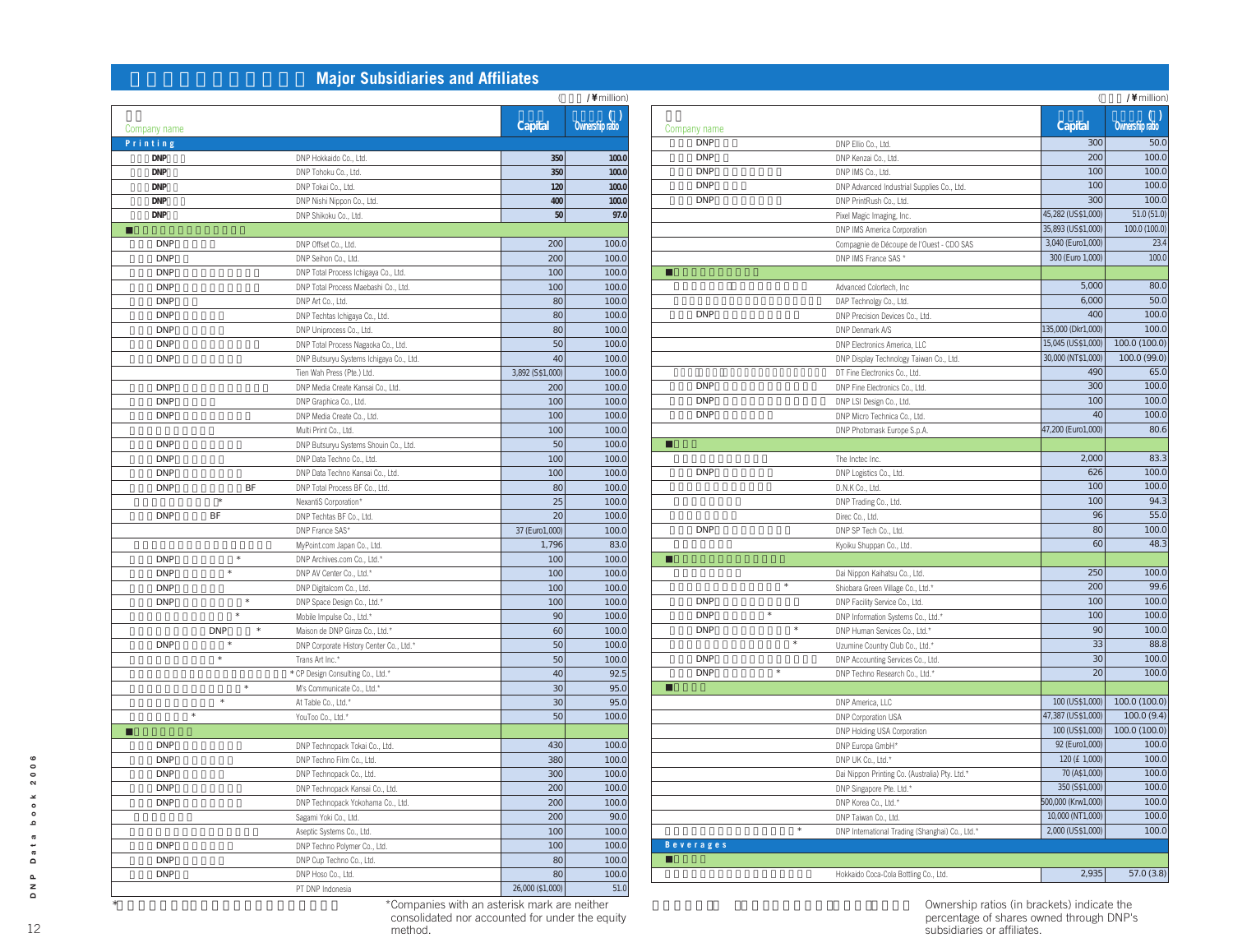# **連結損益計算書(10年間)Consolidated Statements of Income (10 years)**

|                                                   |           |           |           |           |                                   |           |                               |         |                                         |           | /\ million)      |
|---------------------------------------------------|-----------|-----------|-----------|-----------|-----------------------------------|-----------|-------------------------------|---------|-----------------------------------------|-----------|------------------|
| <b>Years ended March 31</b>                       | 1997      | 1998      | 1999      | 2000      | 2001                              | 2002      | 2003                          | 2004    | 2005                                    | 2006      | %<br>(2006/2005) |
|                                                   | 1,310,100 | 1,336,604 |           |           | 1,269,543   1,286,703   1,342,035 |           |                               |         | 1,311,934 1,309,002 1,354,101 1,424,942 | 1,507,505 | 5.79             |
|                                                   | 1,028,614 | 1,056,962 | 1,033,926 | 1,039,006 | 1,091,386                         |           | 1,071,163 1,043,456 1,073,118 |         | 1,121,373                               | 1,202,159 | 7.20             |
| Selling, general and administrative expenses      | 170,298   | 172,824   | 166,008   | 161,811   | 164,708                           | 168,529   | 175,665                       | 178,545 | 183,041                                 | 184,676   | 0.89             |
|                                                   | 111,188   | 106,818   | 69,609    | 85,886    | 85,941                            | 72,242    | 89,881                        | 102,438 | 120,528                                 | 120,669   | 0.12             |
|                                                   | 12,432    | 13,726    | 19,157    | 14,279    | 16,734                            | 10,383    | 7,757                         | 8,209   | 10,123                                  | 9,670     | $-4.47$          |
|                                                   | 4,409     | 3.709     | 3.881     | 2.882     | 3.103                             | 2,597     | 2,279                         | 2,287   | 2,368                                   | 2.727     | 15.16            |
| Equity earnings of affiliates                     |           |           |           | 17        | 128                               |           |                               |         |                                         | 442       |                  |
|                                                   | 8,023     | 10,017    | 15,276    | 11,380    | 13,503                            | 7.786     | 5.478                         | 5.922   | 7,755                                   | 6,501     | $-16.17$         |
|                                                   | 9,981     | 8,871     | 10,770    | 12,189    | 10,326                            | 7,850     | 9,461                         | 13,371  | 10,166                                  | 5,624     | $-44.68$         |
|                                                   | 2,138     | 1.884     | 1.985     | 1,691     | 1,499                             | 1,458     | 1,061                         | 1.171   | 1,231                                   | 1.323     | 7.47             |
|                                                   |           |           | 36        |           |                                   | 210       | 655                           | 1.976   | 297                                     |           |                  |
|                                                   | 7,843     | 6,987     | 8,749     | 10,498    | 8,827                             | 6,182     | 7,745                         | 10,224  | 8,637                                   | 4,301     | $-50.20$         |
|                                                   | 113,639   | 111,673   | 77,996    | 87,976    | 92,349                            | 74,775    | 88,177                        | 97,276  | 120,485                                 | 124,715   | 3.51             |
|                                                   | 797       | 1,736     | 9,813     | 9,823     | 13,472                            | 974       | 246                           | 13,526  | 4,337                                   | 7,347     | 69.40            |
|                                                   | 7,042     | 12,775    | 10,106    | 18,600    | 36,705                            | 49,599    | 46,179                        | 17,665  | 17,136                                  | 17,422    | 1.67             |
|                                                   | 107,394   | 100,634   | 77,703    | 79,199    | 69,116                            | 26,150    | 42,244                        | 93,137  | 107,686                                 | 114,639   | 6.46             |
|                                                   | 49,713    | 44,632    | 48,916    | 40,509    | 37,077                            | 25,472    | 34,240                        | 35,086  | 43,072                                  | 47,550    | 10.40            |
| Income taxes and other adjustments                | $-116$    | $-2,329$  | $-3,550$  | $-2,435$  | $-2,784$                          | $-15,137$ | $-20,477$                     | 3,257   | 3,194                                   | 514       | $-83.91$         |
|                                                   | 1,590     | 1.483     | 1.844     | 2,091     | 1,414                             | 206       | $-293$                        | 1,823   | 1.482                                   | 1,386     | $-6.48$          |
| Minority interests, amortization of consolidation |           |           |           |           |                                   |           |                               |         |                                         |           |                  |
| adjustments and net investment gains or           |           |           |           |           |                                   |           |                               |         |                                         |           |                  |
| losses from equity method                         | 42        | 309       |           |           |                                   |           |                               |         |                                         |           |                  |
|                                                   | 56,165    | 56,539    | 30,493    | 39.034    | 33,409                            | 15,609    | 28,774                        | 52,971  | 59,936                                  | 65,187    | 8.76             |
|                                                   |           |           |           |           |                                   |           |                               |         |                                         |           |                  |
|                                                   |           |           |           |           |                                   |           |                               |         |                                         |           |                  |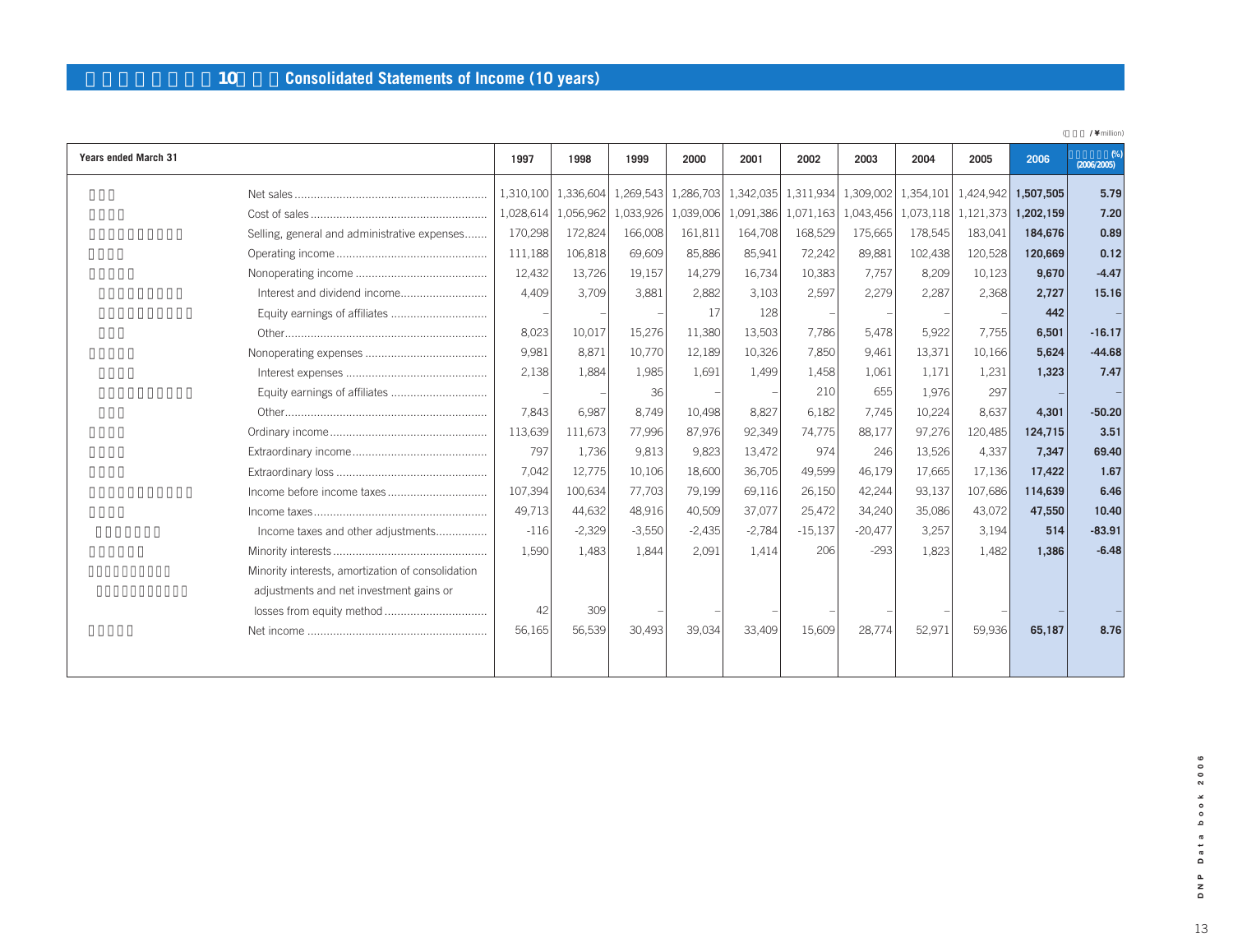# **連結貸借対照表(資産の部、10年間) Consolidated Balance Sheets (Assets, 10 years)**

|                                           |          |                                                                                                    |          |          |          |          |          |           |           |           | /\ million)      |
|-------------------------------------------|----------|----------------------------------------------------------------------------------------------------|----------|----------|----------|----------|----------|-----------|-----------|-----------|------------------|
| At March 31                               | 1997     | 1998                                                                                               | 1999     | 2000     | 2001     | 2002     | 2003     | 2004      | 2005      | 2006      | %<br>(2006/2005) |
| Assets                                    |          |                                                                                                    |          |          |          |          |          |           |           |           |                  |
|                                           | 729,966  | 721,205                                                                                            | 664,597  | 670,246  | 721,347  | 690,010  | 715,509  | 771,902   | 838,735   | 805,127   | $-4.01$          |
|                                           | 245,757  | 238,305                                                                                            | 193,697  | 186,747  | 187,459  | 189,913  | 238,991  | 277,398   | 320,479   | 268,334   | $-16.27$         |
|                                           | 390,949  | 395,986                                                                                            | 396,312  | 396,467  | 433,417  | 411,336  | 383,576  | 400,112   | 413,565   | 436,331   | 5.50             |
|                                           | 10,641   | 3,234                                                                                              | 1,851    | 2,496    | 2,020    | 3,165    | 50       | 6,706     | 6,803     | 6,797     | $-0.09$          |
|                                           | 71,048   | 72,827                                                                                             | 67,028   | 77,340   | 85,931   | 76,401   | 74,702   | 69,992    | 77,043    | 76,485    | $-0.72$          |
|                                           | 9,836    | 6,999                                                                                              | 5,548    | 5,822    | 9,048    | 7.603    | 9,891    | 12,262    | 13,158    | 13,333    | 1.33             |
|                                           | 8,344    | 10,256                                                                                             | 6,454    | 8,275    | 9,278    | 7,398    | 13,472   | 10,278    | 14,619    | 10,962    | $-25.02$         |
|                                           | $-6,609$ | $-6,402$                                                                                           | $-6,293$ | $-6,901$ | $-5,806$ | $-5,806$ | $-5,173$ | $-4,846$  | $-6,935$  | $-7,118$  |                  |
|                                           | 678,638  | 725,750                                                                                            | 774,416  | 772,061  | 768,524  | 742,448  | 734,518  | 741,832   | 761,393   | 857,249   | 12.59            |
|                                           | 501,622  | 536,364                                                                                            | 570,860  | 561,898  | 561,017  | 543,962  | 540,874  | 513,175   | 528,008   | 568,965   | 7.76             |
|                                           | 173,586  | 176,988                                                                                            | 185,647  | 190,258  | 190,173  | 183,045  | 182,526  | 174,495   | 172,244   | 175,854   | 2.10             |
|                                           | 218,391  | 238,199                                                                                            | 233,884  | 235,764  | 230,311  | 210,771  | 206,132  | 190,522   | 187,808   | 220,734   | 17.53            |
|                                           | 98,186   | 101,153                                                                                            | 101,848  | 102,175  | 105,176  | 114,096  | 116,505  | 117,050   | 120,526   | 119,399   | $-0.94$          |
|                                           | 11,459   | 20,024                                                                                             | 25,792   | 7,277    | 6,873    | 9,327    | 12,422   | 10,636    | 26,515    | 30,532    | 15.15            |
|                                           |          |                                                                                                    | 23,689   | 26,424   | 28,484   | 26,723   | 23,289   | 20,472    | 20,913    | 22,445    | 7.33             |
|                                           | 1,829    | 1,804                                                                                              | 2,119    | 19,894   | 22,620   | 22,210   | 28,755   | 24,810    | 22,727    | 21,453    | $-5.61$          |
|                                           |          |                                                                                                    |          | 16,023   | 16,896   | 17,834   | 16,763   | 15,573    | 15,331    | 15,615    | 1.85             |
|                                           | 1,829    | 1,804                                                                                              | 2,119    | 3,871    | 5,724    | 4,376    | 11,992   | 9,237     | 7,396     | 5,838     | $-21.07$         |
|                                           | 175,187  | 187,582                                                                                            | 201,437  | 190,269  | 184,887  | 176,276  | 164,889  | 203,847   | 210,656   | 266,830   | 26.67            |
|                                           | 131,905  | 140,006                                                                                            | 152,816  | 154,104  | 148,758  | 126,931  | 97,139   | 148,527   | 161,538   | 224,503   | 38.98            |
|                                           | 9,586    | 11,508                                                                                             | 8,337    | 5,384    | 4,812    | 5,683    | 8,619    | 8,506     | 5,932     | 7,714     | 30.04            |
|                                           | 1,936    | 7,377                                                                                              | 12,460   | 15,061   | 14,388   | 29,797   | 47,989   | 25,381    | 18,509    | 6.510     | $-64.83$         |
|                                           | 34,718   | 30,635                                                                                             | 32,341   | 20,760   | 19,859   | 19,330   | 19,249   | 31,960    | 37,283    | 39,597    | 6.21             |
|                                           | $-1,765$ | $-1,284$                                                                                           | $-3,992$ | $-4,115$ | $-2,930$ | $-5,465$ | $-8,107$ | $-10,527$ | $-12,607$ | $-11,496$ |                  |
| Provision for investment appraisal losses | $-1,193$ | $-660$                                                                                             | $-525$   | $-925$   |          |          |          |           |           |           |                  |
|                                           | 963      | 636                                                                                                |          |          |          |          |          |           |           |           |                  |
| Foreign currency translation adjustments  | 571      | 3,118                                                                                              | 6,280    | 9.393    |          |          |          |           |           |           |                  |
|                                           |          |                                                                                                    |          |          |          |          |          |           |           |           |                  |
|                                           |          |                                                                                                    |          |          |          |          |          |           |           |           |                  |
|                                           |          | 1,40,138 1,450,709 1,445,293 1,451,700 1,489,871 1,432,458 1,450,027 1,513,734 1,600,129 1,662,377 |          |          |          |          |          |           |           |           | 3.89             |

book 2006 14**DNP Data book 2006** Data D N P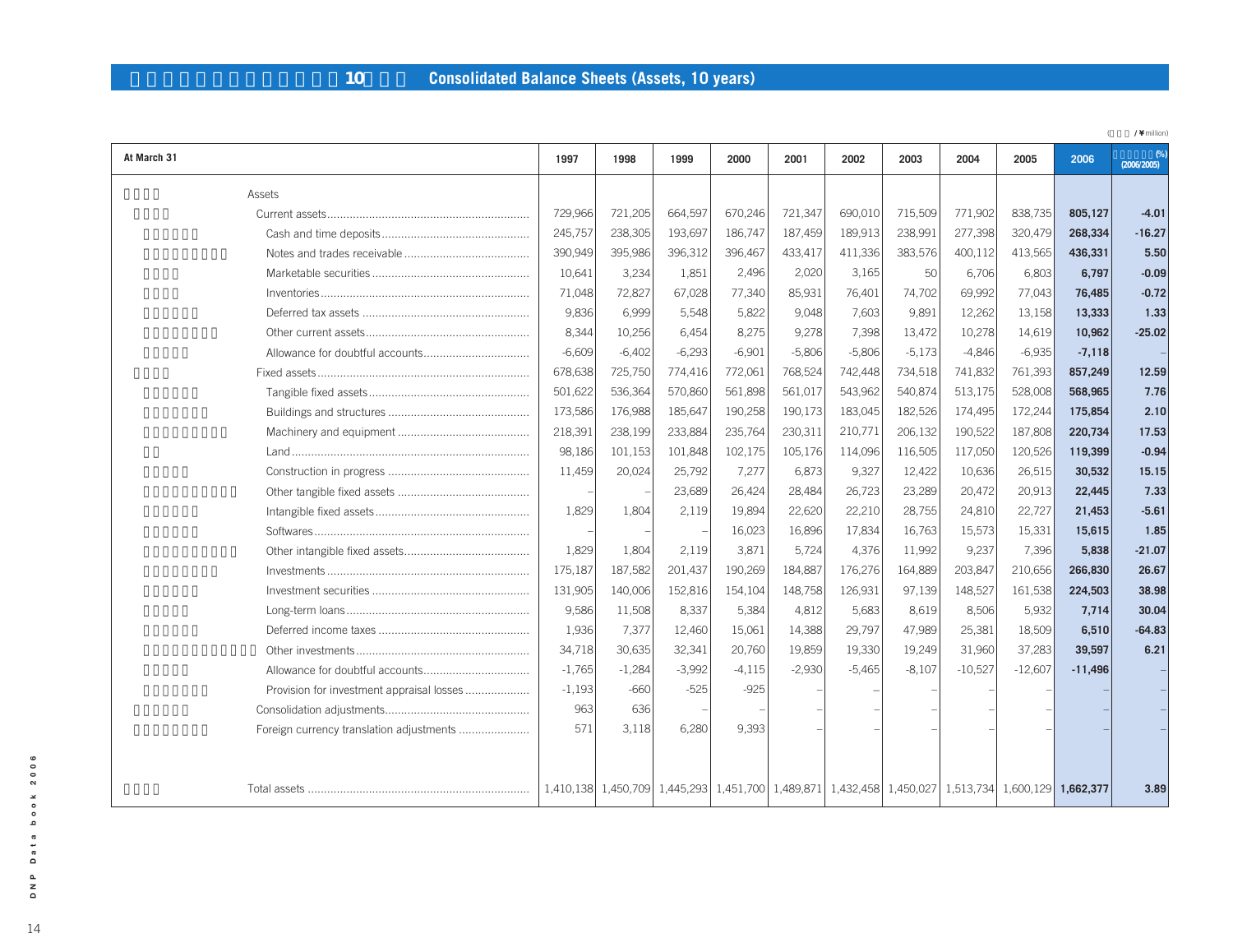# **10 Consolidated Balance Sheets (Liabilities, Minority Interests and Stockholders' Equity, 10 years)**

|                                                 |         |         |         |         |                                                                                                     |          |           |           |           |                | /\ million)      |
|-------------------------------------------------|---------|---------|---------|---------|-----------------------------------------------------------------------------------------------------|----------|-----------|-----------|-----------|----------------|------------------|
| At March 31                                     | 1997    | 1998    | 1999    | 2000    | 2001                                                                                                | 2002     | 2003      | 2004      | 2005      | 2006           | %<br>(2006/2005) |
| Liabilities                                     |         |         |         |         |                                                                                                     |          |           |           |           |                |                  |
|                                                 | 455,832 | 437,899 | 417,628 | 417,904 | 436,093                                                                                             | 381,678  | 417,760   | 391,693   | 450,994   | 452,883        | 0.42             |
|                                                 | 283,597 | 285,006 | 290,348 | 291,756 | 295,707                                                                                             | 261,920  | 267,874   | 278,315   | 302,667   | 311,567        | 2.94             |
|                                                 | 16,143  | 16,758  | 12,669  | 12,766  | 16,870                                                                                              | 10,943   | 10,558    | 8,034     | 12,424    | 11,654         | $-6.20$          |
| Long-term borrowing redeemable within 1 year    | 1,465   | 956     | 1,249   | 853     | 1,101                                                                                               | 778      | 6,407     | 4,033     | 4,030     | 2,620          | $-34.99$         |
| Convertible bonds redeemable within 1 year      | 11,478  |         |         | 19,896  |                                                                                                     | 19,181   | 29,663    |           |           |                |                  |
|                                                 | 28,573  | 21,307  | 25,367  | 22,481  | 22,278                                                                                              | 12,475   | 25,059    | 20,964    | 31,018    | 28,169         | $-9.18$          |
|                                                 | 16,934  | 16,287  | 15,330  | 14,361  | 14,356                                                                                              | 12,369   | 13,741    | 14,816    | 16,706    | 17,303         | 3.57             |
|                                                 | 97,642  | 97,585  | 72,665  | 55,791  | 85,781                                                                                              | 64,012   | 64,458    | 65,525    | 84,147    | 81,568         | $-3.06$          |
|                                                 | 97,340  | 100,214 | 100,695 | 77,637  | 86,012                                                                                              | 79,013   | 66,821    | 119,277   | 115,801   | 118,287        | 2.15             |
| <b>Bonds</b>                                    |         |         |         |         |                                                                                                     |          |           | 50,000    | 50,000    | 50,000         | 0.00             |
|                                                 | 68,824  | 68,740  | 68,740  | 48,844  | 48,844                                                                                              | 29,663   |           |           |           |                |                  |
|                                                 | 2,541   | 4,051   | 3.097   | 2,503   | 4.496                                                                                               | 4,067    | 8,700     | 9,342     | 6,399     | 3,719          | $-41.88$         |
|                                                 |         |         |         | 303     | 67                                                                                                  | 162      | 265       | 271       | 317       | 6,116          | 1,829.34         |
| Provision for retirement benefits               |         |         |         |         | 32,605                                                                                              | 44,335   | 57,812    | 59,573    | 59,060    | 58,447         | $-1.04$          |
| Allowance for retirement benefits               | 25,975  | 27,423  | 28,858  | 25,987  |                                                                                                     |          |           |           |           |                |                  |
|                                                 |         |         |         |         |                                                                                                     | 786      | 44        | 91        | 24        | $\overline{3}$ | $-87.50$         |
|                                                 | 553,172 | 538,113 | 518,323 | 495,541 | 522,105                                                                                             | 460.691  | 484.581   | 510,970   | 566,796   | 571,170        | 0.77             |
|                                                 |         |         |         |         |                                                                                                     |          |           |           |           |                |                  |
| Minority interests in consolidated subsidiaries |         |         |         |         |                                                                                                     |          |           |           |           |                |                  |
| Minority interests in consolidated subsidiaries | 25,704  | 27,089  | 28,324  | 30,513  | 28,325                                                                                              | 24,769   | 23,363    | 24,028    | 25,389    | 27,898         | 9.88             |
|                                                 |         |         |         |         |                                                                                                     |          |           |           |           |                |                  |
| Stockholders' equity                            |         |         |         |         |                                                                                                     |          |           |           |           |                |                  |
|                                                 | 108,847 | 114,464 | 114,464 | 114,464 | 114,464                                                                                             | 114,464  | 114,464   | 114,464   | 114,464   | 114,464        | 0.00             |
|                                                 | 139,285 | 144,898 | 144,898 | 144,898 | 144,898                                                                                             | 144,898  | 144,898   | 144,901   | 144,905   | 144,908        | 0.00             |
|                                                 | 583,137 | 626,164 | 639,287 | 666,287 | 685,760                                                                                             | 688,491  | 705,099   | 743,393   | 774,652   | 806,446        | 4.10             |
| Net unrealized gains/losses on securities       |         |         |         |         |                                                                                                     | 1,625    | 2,581     | 27,273    | 30,441    | 55,489         | 82.28            |
| Foreign currency translation adjustments        |         |         |         |         | $-5,678$                                                                                            | $-2,409$ | $-3,200$  | $-4,935$  | $-4.891$  | $-549$         | 88.78            |
|                                                 | $-7$    | $-19$   | $-3$    | $-3$    | $-3$                                                                                                | $-71$    | $-21,759$ | $-46,360$ | $-51,628$ | $-57,450$      |                  |
|                                                 | 831,262 | 885,507 | 898,646 | 925,646 | 939,441                                                                                             | 946,998  | 942,083   | 978,736   | 1,007,943 | 1,063,308      | 5.49             |
| Total liabilities, minority interests and       |         |         |         |         |                                                                                                     |          |           |           |           |                |                  |
|                                                 |         |         |         |         | 1,410,138 1,450,709 1,445,293 1,451,700 1,489,871 1,432,458 1,450,027 1,513,734 1,600,129 1,662,377 |          |           |           |           |                | 3.89             |
|                                                 |         |         |         |         |                                                                                                     |          |           |           |           |                |                  |

Note: \* As of fiscal year ended March 2003, capital surplus and retained earnings have been renamed as capital surplus and retained earnings.

 $*$  2003 3

Data book 2006 15**DNP Data book 2006** D N P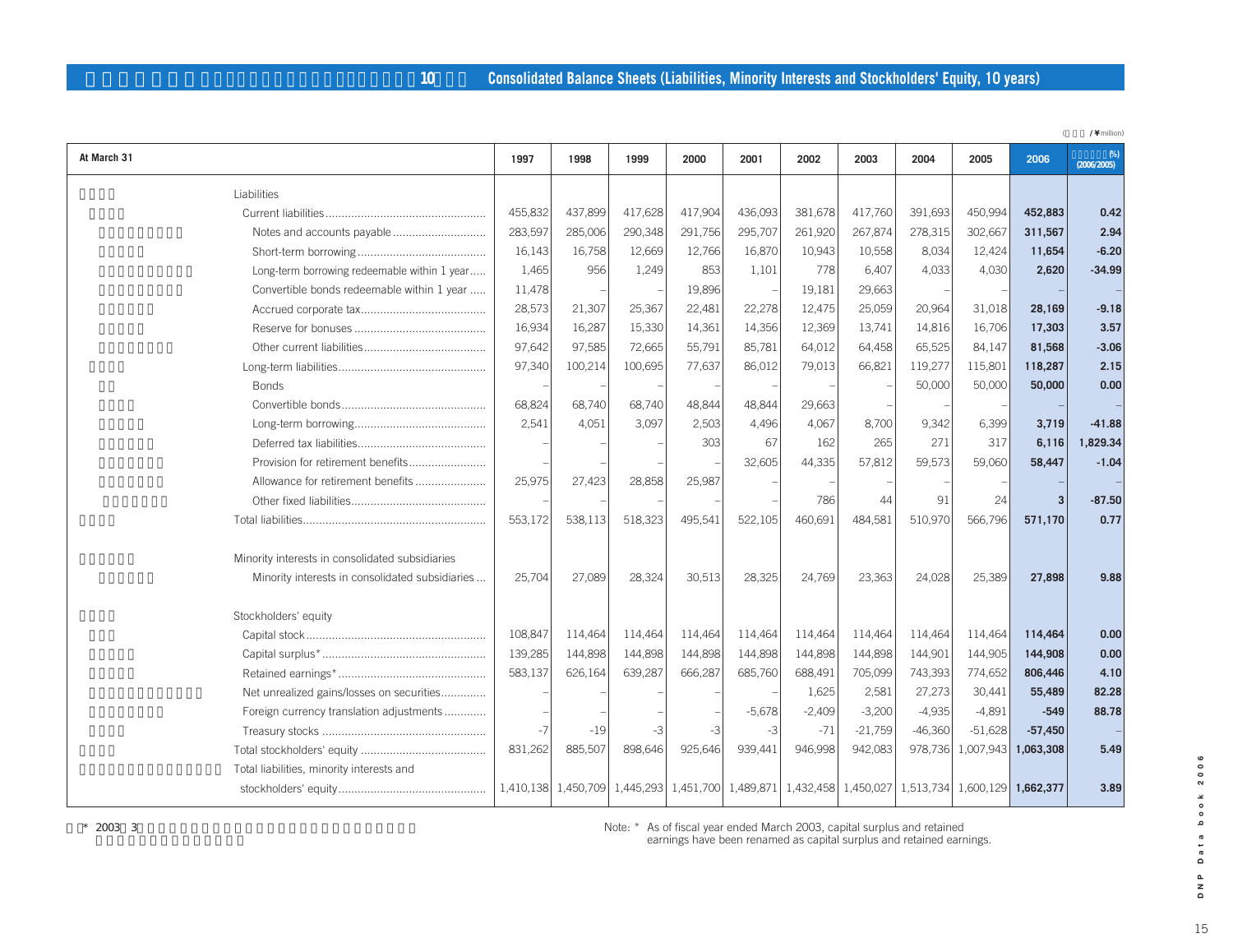# **6 Consolidated Cash Flows (6 years)**

|                                                                            |           |           |           |           |           | /\ million) |
|----------------------------------------------------------------------------|-----------|-----------|-----------|-----------|-----------|-------------|
| Years ended March 31                                                       | 2001      | 2002      | 2003      | 2004      | 2005      | 2006        |
| Cash flows from operating activities                                       |           |           |           |           |           |             |
|                                                                            | 69,116    | 26,150    | 42,244    | 93,137    | 107,686   | 114,639     |
| Adjustment to reconcile income before income taxes and minority            |           |           |           |           |           |             |
| interests to net cash porvided by operating activities                     |           |           |           |           |           |             |
|                                                                            | 94,312    | 94,870    | 89,239    | 85,182    | 80,440    | 87,263      |
|                                                                            |           |           |           |           |           | 7,346       |
|                                                                            | $-2,380$  | 2,405     | 2,069     | 2,276     | 5,647     | $-1,060$    |
|                                                                            | 32,605    | 11,676    | 12,865    | 1,761     | $-842$    | $-971$      |
|                                                                            | $-25,987$ |           |           |           |           |             |
|                                                                            | $-128$    | 210       | 655       | 1,976     | 297       | $-442$      |
|                                                                            | 55        | $-40$     | 369       | 1,133     | 1,669     | 1,079       |
|                                                                            | $-3,103$  | $-2,597$  | $-2,279$  | $-2,287$  | $-2,368$  | $-2,727$    |
|                                                                            | 1,499     | 1,458     | 1,061     | 1,171     | 1,231     | 1,323       |
| Net loss (gain) on sale of marketable securities and investments in        |           |           |           |           |           |             |
|                                                                            | $-430$    | 451       | 196       | $-4,239$  | $-191$    | $-3,679$    |
|                                                                            | 3,344     | 30,806    | 29,916    | 1,104     | 921       | 1,650       |
|                                                                            | 953       | 64        | 337       | 281       | 155       |             |
|                                                                            | 5,897     | 10,722    | 7,118     | 7,540     | 7,602     | 1,898       |
| Contribution of the securities of employees' retirement benefits trust, at |           |           |           |           |           |             |
|                                                                            | 15,432    |           |           |           |           |             |
| Net gain on revaluation of securities contributed to employees' retirement |           |           |           |           |           |             |
|                                                                            | $-11,317$ |           |           |           |           |             |
|                                                                            | $-36,266$ | 25,866    | 38,841    | $-17,519$ | $-11,342$ | $-19,695$   |
|                                                                            | $-8,454$  | 10,745    | 3,331     | 4,085     | $-6,634$  | 1,547       |
|                                                                            | 3,035     | $-39,615$ | 1,947     | 12,248    | 28,751    | 5,669       |
|                                                                            | 16,509    | $-3,874$  | $-6,929$  | 12,820    | 1,744     | $-1,540$    |
|                                                                            | 154,692   | 169,297   | 220,980   | 200,669   | 214,769   | 192,303     |
| Payments for special retirement and severance benefits                     | $-684$    | $-194$    | $-1,688$  | $-15$     | $-1,984$  | $-716$      |
|                                                                            | $-37,280$ | $-35,273$ | $-21,879$ | $-39,167$ | $-34,443$ | $-49,913$   |
|                                                                            | 116,728   | 133,830   | 197,413   | 161,487   | 178,341   | 141,673     |
|                                                                            |           |           |           |           |           |             |

Data book 2006 16**DNP Data book 2006**  $\begin{array}{c}\n\mathbf{P} \\
\mathbf{P} \\
\mathbf{P}\n\end{array}$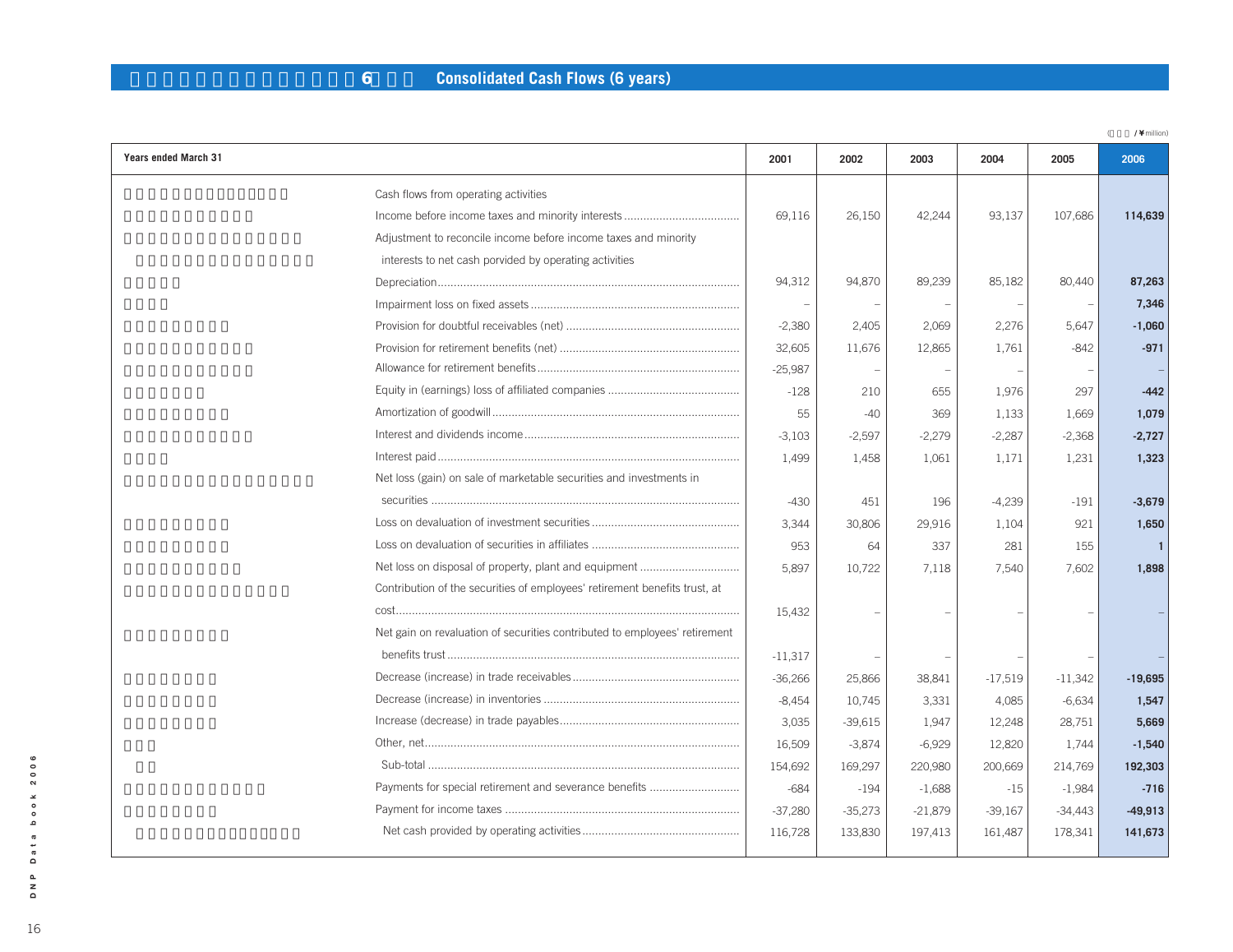(**百万円 / ¥** million)

|                                                                 | 2001                                                                | 2002                                 | 2003      | 2004      | 2005       | 2006       |
|-----------------------------------------------------------------|---------------------------------------------------------------------|--------------------------------------|-----------|-----------|------------|------------|
| Cash flows from investing activities                            |                                                                     |                                      |           |           |            |            |
|                                                                 | $-30,642$                                                           | 32,082                               | 299       | 65        | $-29,752$  | 18         |
|                                                                 | $-220$                                                              | $-179$                               | $-50$     | $-6,703$  | $-11$      |            |
|                                                                 | 275                                                                 | 1,922                                | 3,160     | 50        | 6,706      | 6,711      |
|                                                                 | $-74,225$<br>Payments for purchase of property, plant and equipment | $-100,385$                           | $-65,554$ | $-66,684$ | $-73,714$  | $-129,471$ |
|                                                                 | 1,346<br>Proceeds from sale of property, plant and equipment        | 2,430                                | 1,331     | 3,307     | 980        | 4,978      |
|                                                                 | $-7,225$                                                            | $-15,210$                            | $-24,141$ | $-18,744$ | $-22,414$  | $-32,156$  |
|                                                                 | 1,776                                                               | 4,116                                | 9,409     | 11,563    | 5,282      | 5,092      |
|                                                                 | 2,117                                                               | 2,597                                | 2,279     | 2,453     | 2,752      | 3,042      |
|                                                                 | $-11,762$                                                           | $-6,936$                             | $-14,125$ | $-20,047$ | $-16,057$  | $-9,995$   |
|                                                                 | $-118,560$                                                          | $-79,563$                            | $-87,392$ | $-94,740$ | $-126,228$ | $-151,780$ |
| Cash flows from financing activities                            |                                                                     |                                      |           |           |            |            |
|                                                                 | 3,674                                                               | $-6,619$                             | $-1,349$  | $-1,275$  | $-1,736$   | $-1,308$   |
|                                                                 | 3,754                                                               | 313                                  | 6,000     | 5,100     | 1,033      | 585        |
|                                                                 | $-1,549$                                                            | $-1,122$                             | $-11,289$ | $-6,731$  | $-4,130$   | $-4,997$   |
|                                                                 |                                                                     | $\overline{\phantom{a}}$             |           | 49,745    |            |            |
|                                                                 | $-19,896$                                                           | $\overline{\phantom{a}}$             | $-19,181$ | $-29,663$ |            |            |
|                                                                 | 1,493                                                               | $-1,457$                             | $-1,165$  | $-1,156$  | $-1,232$   | $-1,333$   |
|                                                                 | $-13,666$                                                           | $-13,669$                            | $-13,669$ | $-14,463$ | $-15,935$  | $-18,247$  |
|                                                                 | $-471$                                                              | $-456$                               | $-439$    | $-360$    | $-516$     | $-714$     |
|                                                                 |                                                                     | $\overline{\phantom{a}}$             | $-21,688$ | $-24,588$ | $-18,089$  | $-20,710$  |
|                                                                 | Payments for purchases by subsidiaries of their treasury stocks     | $-2,516$<br>$\overline{\phantom{a}}$ | $-6$      | $-1,547$  | $-4$       | $-6$       |
|                                                                 |                                                                     | $-68$<br>4                           | 656       | 694       | 42         | 21         |
|                                                                 | $-29,643$                                                           | $-25,594$                            | $-62,130$ | $-24,244$ | $-40,568$  | $-46,712$  |
|                                                                 | 734<br>Effect of exchange rate changes on cash and cash equivalents | 1,966                                | $-645$    | $-2,031$  | $-21$      | 2,685      |
|                                                                 | Net increase (decrease) in cash and cash equivalents<br>$-30,741$   | 30,639                               | 47,246    | 40,472    | 11,523     | $-54,133$  |
|                                                                 | 187,321                                                             | 157,078                              | 189,615   | 238,896   | 279,368    | 293,355    |
| Net increase (decrease) in cash equivalents due to net increase |                                                                     |                                      |           |           |            |            |
|                                                                 | 498                                                                 | 1,898                                | 2,035     |           | 2,463      |            |
|                                                                 | 157,078                                                             | 189,615                              | 238,896   | 279,368   | 293,355    | 239,221    |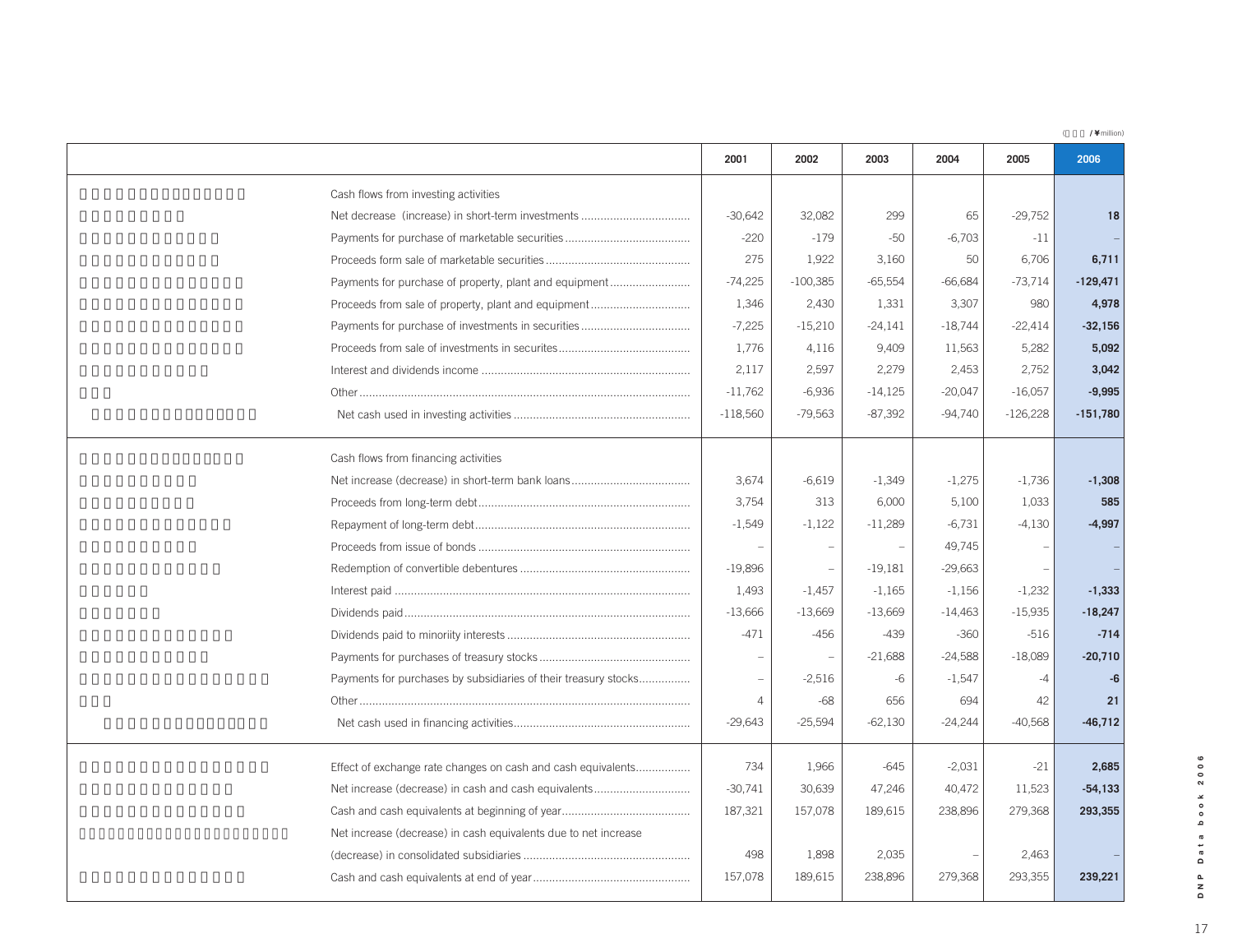# **単体損益計算書(10年間) Non-Consolidated Statements of Income (10 years)**

|                                     |           |           |           |         |                                         |         |         |           |                     |                   | /\ million)      |
|-------------------------------------|-----------|-----------|-----------|---------|-----------------------------------------|---------|---------|-----------|---------------------|-------------------|------------------|
| Years ended March 31                | 1997      | 1998      | 1999      | 2000    | 2001                                    | 2002    | 2003    | 2004      | 2005                | 2006              | %<br>(2006/2005) |
|                                     | 1,144,122 | 1,160,834 | 1,098,547 |         | 1,113,137 1,162,403 1,121,696 1,106,346 |         |         | 1,121,767 | 1,156,219 1,183,731 |                   | 2.38             |
|                                     | 950,481   | 964,742   | 925,642   | 955,311 | 1,008,494                               | 980.445 | 962,901 | 969,773   |                     | 994,586 1,022,497 | 2.81             |
| Selling, general and administrative |           |           |           |         |                                         |         |         |           |                     |                   |                  |
|                                     | 115,881   | 117,161   | 109,285   | 102,502 | 105,884                                 | 106,450 | 112,002 | 113,010   | 113,037             | 109,006           | $-3.57$          |
|                                     | 77,759    | 78,930    | 63,619    | 55,323  | 48,023                                  | 34,800  | 31.442  | 38,984    | 48,596              | 52,227            | 7.47             |
|                                     | 36,196    | 38,892    | 54,835    | 72,857  | 74,799                                  | 69,280  | 57,317  | 51,742    | 53,512              | 63,075            | 17.87            |
|                                     | 5,212     | 5,055     | 5,056     | 4,867   | 4,951                                   | 4,301   | 4,056   | 4.044     | 4,955               | 6,040             | 21.90            |
|                                     | 30,982    | 33,835    | 49,777    | 67,988  | 69,846                                  | 64,978  | 53,260  | 47,698    | 48,556              | 57,034            | 17.46            |
|                                     | 22,917    | 22,383    | 33,831    | 47.651  | 52,361                                  | 50,081  | 43,387  | 42,394    | 42,318              | 48.983            | 15.75            |
|                                     | 1,336     | 1,161     | 1,214     | 1,201   | 999                                     | 821     | 581     | 695       | 835                 | 835               | 0.00             |
|                                     | 21,580    | 21,221    | 32,614    | 46,448  | 51,361                                  | 49,258  | 42,805  | 41,698    | 41,483              | 48,148            | 16.07            |
|                                     | 91,037    | 95,439    | 84,623    | 80,528  | 70,461                                  | 53,999  | 45,372  | 48,332    | 59,790              | 66,319            | 10.92            |
|                                     | 209       | 1,166     | 9,927     | 9,689   | 15,172                                  | 825     | 3,856   | 8.752     | 468                 | 6,956             | 1,386.32         |
| Profit from sale of fixed assets    | 209       | 45        | 596       | 99      | 180                                     | 317     | 115     | 488       | 8                   | 2,328             | 29,000.00        |
|                                     |           | 1,120     | 9,330     | 9,589   | 14,991                                  | 507     | 3,741   | 8,264     | 459                 | 4,628             | 908.28           |
|                                     | 4,230     | 8,523     | 9,319     | 16,010  | 35,446                                  | 47,132  | 40,429  | 21,568    | 14,975              | 12,343            | $-17.58$         |
| Losses from sale or disposal of     |           |           |           |         |                                         |         |         |           |                     |                   |                  |
|                                     | 3,232     | 2,984     | 3,545     | 4,523   | 4,813                                   | 10,129  | 4,912   | 6,062     | 5,533               | 3,952             | $-28.57$         |
|                                     | 995       | 5,536     | 5,772     | 11,484  | 30,628                                  | 36,999  | 35,516  | 15,506    | 9,437               | 8,391             | $-11.08$         |
|                                     | 87,016    | 88,082    | 85,231    | 74,208  | 50,188                                  | 7,692   | 8,800   | 35,516    | 45,283              | 60,933            | 34.56            |
|                                     | 39,340    | 37,900    | 40,374    | 30.768  | 20,644                                  | 1.992   | 4,211   | 12,543    | 16,311              | 22,012            | 34.95            |
|                                     | 47,676    | 50,182    | 44,856    | 43,439  | 29,544                                  | 5,699   | 4,589   | 22,972    | 28,972              | 38,921            | 34.34            |
| Retained earnings carried forward   |           |           |           |         |                                         |         |         |           |                     |                   |                  |
|                                     | 8,826     | 8,902     | 8,735     | 9,087   | 8,906                                   | 9,023   | 8,885   | 8,088     | 8,621               | 7,483             | $-13.20$         |
|                                     | 6.031     | 6.455     | 6.835     | 6.835   | 6.835                                   | 6.835   | 6.833   | 7.047     | 7.588               | 8.588             | 13.18            |
|                                     |           |           |           |         |                                         |         |         |           |                     |                   |                  |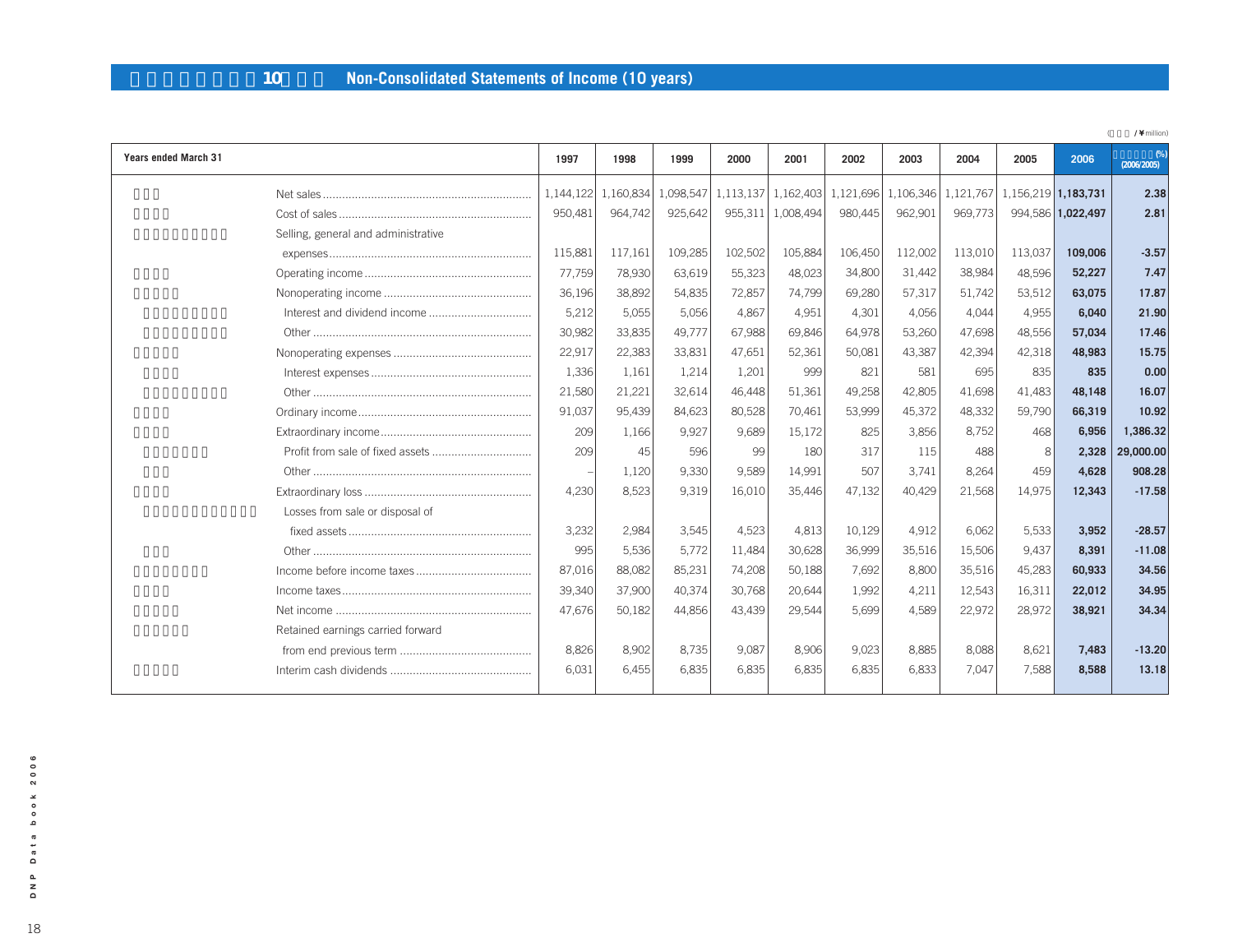| 10 | <b>Non-Consolidated Balance Sheets (10 years)</b> |  |
|----|---------------------------------------------------|--|
|----|---------------------------------------------------|--|

|                                           |           |           |                                                             |           |           |           |           |           |           |           | /\ million) |
|-------------------------------------------|-----------|-----------|-------------------------------------------------------------|-----------|-----------|-----------|-----------|-----------|-----------|-----------|-------------|
| At March 31                               | 1997      | 1998      | 1999                                                        | 2000      | 2001      | 2002      | 2003      | 2004      | 2005      | 2006      | (2006/2005) |
| Assets                                    |           |           |                                                             |           |           |           |           |           |           |           |             |
|                                           | 612,805   | 603,244   | 546,912                                                     | 540,344   | 582,909   | 551,499   | 574,127   | 633,140   | 682,743   | 630,479   | $-7.66$     |
|                                           | 204,383   | 193,405   | 148,506                                                     | 144,794   | 139,667   | 143,899   | 196,304   | 240,164   | 277,044   | 226,381   | $-18.29$    |
|                                           | 360,761   | 365,759   | 367,940                                                     | 365,946   | 401,578   | 375,322   | 343,523   | 356,057   | 357,218   | 353,891   | $-0.93$     |
|                                           | 5,142     | 3,234     | 1,850                                                       | 1,195     | 2,019     | 3,159     | 49        | 6,699     | 6,792     | 6,797     | 0.07        |
|                                           | 41,506    | 37,390    | 23,876                                                      | 23,492    | 31,605    | 25,386    | 21,203    | 19,770    | 20,664    | 20,572    | $-0.45$     |
| Other current assets, and                 |           |           |                                                             |           |           |           |           |           |           |           |             |
|                                           | 1.007     | 3.451     | 4.735                                                       | 4,910     | 8.032     | 3,727     | 13,042    | 10.445    | 21,019    | 22.834    | 8.64        |
|                                           | 611,298   | 650,353   | 708,843                                                     | 702,716   | 705,225   | 682,822   | 661,402   | 668,786   | 709,539   | 792,761   | 11.73       |
|                                           | 416,784   | 437,071   | 462,375                                                     | 453,604   | 454,672   | 438,692   | 413,832   | 396,981   | 419,467   | 457,669   | 9.11        |
|                                           | 1,528     | 1,498     | 1,510                                                       | 18,001    | 20,121    | 19,859    | 20,718    | 18,525    | 17,682    | 17,431    | $-1.42$     |
|                                           | 192,985   | 211,783   | 244,957                                                     | 231,110   | 230,432   | 224,271   | 226,851   | 253,279   | 272,389   | 317,660   | 16.62       |
|                                           | 1,224,103 | 1,253,597 | 1,255,756                                                   | 1,243,061 | 1,288,135 | 1,234,322 | 1,235,530 | 1,301,927 | 1,392,282 | 1,423,240 | 2.22        |
| Liabilities                               |           |           |                                                             |           |           |           |           |           |           |           |             |
|                                           | 385,150   | 366,319   | 326,011                                                     | 307,322   | 330,200   | 293,454   | 344,827   | 350,722   | 441,816   | 452,935   | 2.52        |
|                                           | 259,642   | 253,670   | 237,186                                                     | 219,844   | 236,122   | 210,156   | 174,486   | 180,508   | 222,741   | 243,334   | 9.25        |
| Convertible bonds redeemable              |           |           |                                                             |           |           |           |           |           |           |           |             |
|                                           | 11,478    |           |                                                             | 19,896    |           | 19,181    | 29,663    |           |           |           |             |
| Accrued payables and expenses             | 46,975    | 56,888    | 39,249                                                      | 33,121    | 57,351    | 38,428    | 31,705    | 40,566    | 65,990    | 63,941    | $-3.11$     |
| Accrued corporate and enterprise          |           |           |                                                             |           |           |           |           |           |           |           |             |
|                                           | 30,925    | 27,301    | 21,348                                                      | 17,349    | 16,081    | 8,336     | 14,169    | 3,684     | 16,888    | 14,067    | $-16.70$    |
|                                           | 36,125    | 28,456    | 28,224                                                      | 17,108    | 20,641    | 17,349    | 94,801    | 125,959   | 136,191   | 131,589   | $-3.38$     |
|                                           | 84,711    | 85,068    | 85,560                                                      | 61,975    | 68,487    | 58,185    | 37,920    | 90,244    | 91,597    | 86,840    | $-5.19$     |
|                                           |           |           |                                                             |           |           |           |           | 50,000    | 50,000    | 50,000    | 0.00        |
|                                           | 68,824    | 68,740    | 68,740                                                      | 48,844    | 48,844    | 29,663    |           |           |           |           |             |
|                                           |           |           |                                                             |           | 19,643    | 28,522    | 37,920    | 40,244    | 41,597    | 36,840    | $-11.44$    |
|                                           | 15,887    | 16,328    | 16,820                                                      | 13,131    |           |           |           |           |           |           |             |
|                                           | 469,861   | 451,388   | 411,571                                                     | 369,297   | 398,687   | 351,639   | 382,747   | 440.966   | 533,414   | 539,776   | 1.19        |
| Stockholders' equity                      |           |           |                                                             |           |           |           |           |           |           |           |             |
|                                           | 108,847   | 114,464   | 114,464                                                     | 114,464   | 114,464   | 114,464   |           |           |           |           |             |
|                                           | 156,308   | 163,267   | 164,700                                                     | 166,094   | 167,488   | 168,198   |           |           |           |           |             |
|                                           | 489,085   | 524,477   | 565,018                                                     | 593,204   | 607,494   | 598,622   |           |           |           |           |             |
| Net unrealized gains/losses on securities |           |           |                                                             |           |           | 1,467     |           |           |           |           |             |
|                                           |           |           |                                                             |           |           | $-70$     |           |           |           |           |             |
|                                           | 754,242   | 802,209   | 844,184                                                     | 873,763   | 889,447   | 882,682   |           |           |           |           |             |
|                                           |           |           |                                                             |           |           |           | 114,464   | 114,464   | 114,464   | 114,464   | 0.00        |
|                                           |           |           |                                                             |           |           |           | 144,898   | 144,901   | 144,905   | 144,908   | 0.00        |
|                                           |           |           |                                                             |           |           |           | 612,673   | 620,994   | 621,031   | 626,580   | 0.89        |
| Net unrealized gains/losses on securities |           |           |                                                             |           |           |           | 2,505     | 26,927    | 30,061    | 54,929    | 82.73       |
|                                           |           |           |                                                             |           |           |           | $-21,759$ | $-46,327$ | $-51,594$ | $-57,418$ |             |
|                                           |           |           |                                                             |           |           |           | 852,782   | 860,961   | 858,868   | 883,464   | 2.86        |
|                                           |           |           | 1,224,103 1,253,597 1,255,756 1,243,061 1,288,135 1,234,322 |           |           |           | 1,235,530 | 1,301,927 | 1,392,282 | 1,423,240 | 2.22        |
|                                           |           |           |                                                             |           |           |           |           |           |           |           |             |

Data book 2006 19**DNP Data book 2006**  $\begin{array}{c} \mathsf{p} \\ \mathsf{p} \end{array}$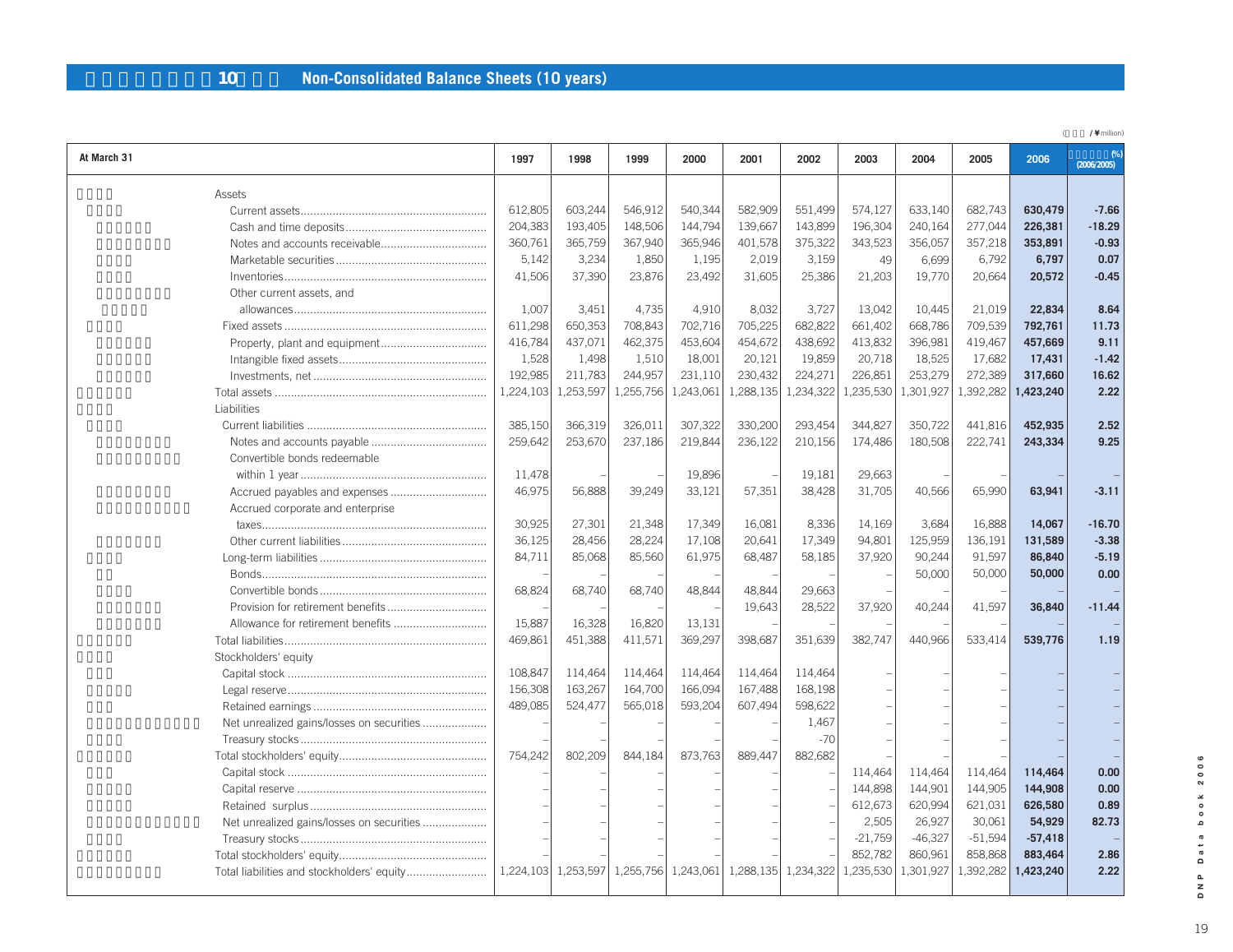#### **Shareholder Information 1.2006 <b>CONSIDERED AS OF MARKET AND ASSESSMENT AS A REPORT OF THE ASSESSMENT AS OF MARCH 31, 2006**

37.00

入

| <b>Authorized shares:</b>             | 1.490,000,000 |
|---------------------------------------|---------------|
| <b>Shares issued and outstanding:</b> | 740,480,693   |
| Number of shareholders:               | 30.655        |

#### **Principal shareholders**

|                                            | <b>Investment in DNP</b>       |                                   |  |  |  |
|--------------------------------------------|--------------------------------|-----------------------------------|--|--|--|
| <b>Name</b>                                | Number of share<br>(thousands) | Percentage of<br>total equity (%) |  |  |  |
| The Master Trust Bank of Japan, Ltd.       | 46,513                         | 6.28                              |  |  |  |
| (Trust A/C)                                |                                |                                   |  |  |  |
| The Dai-ichi Mutual Life Insurance Co.     | 34,646                         | 4.68                              |  |  |  |
| Japan Trustee Services Bank, Ltd.          | 29,380                         | 3.97                              |  |  |  |
| (Trust A/C)                                |                                |                                   |  |  |  |
| <b>State Street Bank and Trust Company</b> | 20,483                         | 2.77                              |  |  |  |
| <b>UBS AG London-IPB Client Account</b>    | 18,100                         | 2.44                              |  |  |  |
|                                            |                                |                                   |  |  |  |
| Mizuho Corporate Bank, Ltd.                | 15,242                         | 2.06                              |  |  |  |
| Nippon Life Insurance Co.                  | 14,349                         | 1.94                              |  |  |  |
| Mizuho Bank, Ltd.                          | 12,471                         | 1.68                              |  |  |  |
| <b>NATS CUMCO</b>                          | 11,863                         | 1.60                              |  |  |  |
| <b>Employees' Shareholding Association</b> | 10,160                         | 1.37                              |  |  |  |
|                                            |                                |                                   |  |  |  |

**(注1)当社は、平成18年3月31日現在、株式会社みずほ銀行及び株式会社みずほコーポレート銀行の**

0.18

**金融持株会社である株式会社みずほフィナンシャルグループの普通株式21,967株(出資比率**

**(注2)上記表以外に当社は自己株式34,817,072株を保有しております。なお、当該株式数には、株主 名簿上は当社名義となっていますが、実質的に所有していない株式が1,000株含まれております。**

**General Information** 

| $3 \quad 31$ | <b>Fiscal year-end: March 31</b>                           |
|--------------|------------------------------------------------------------|
| 6            | Month of annual shareholders' meeting: June                |
|              | <b>Ex-dividend date</b>                                    |
| $3 \quad 31$ | Year-end dividends paid to shareholders as of: March 31    |
| 9 30         | Interim dividends paid to shareholders as of: September 30 |
| 3 31         | <b>Balance date: March 31</b>                              |





*1,000*

*2,000*

*3,000*





| <b>Administrator of Shareholder Register</b> |
|----------------------------------------------|
| Mizuho Trust & Banking Co., Ltd.             |

**Registrar** Mizuho Trust & Banking Co., Ltd.

2 1

Stock Transfer Agency Department 2-1, Yaesu 1-chome, Chuo-ku, Tokyo 103-8670, Japan

**Common Stock Listing**

Tokyo, Osaka

If additional shareholders' meetings are required, the board of directors will decide and notify the shareholders.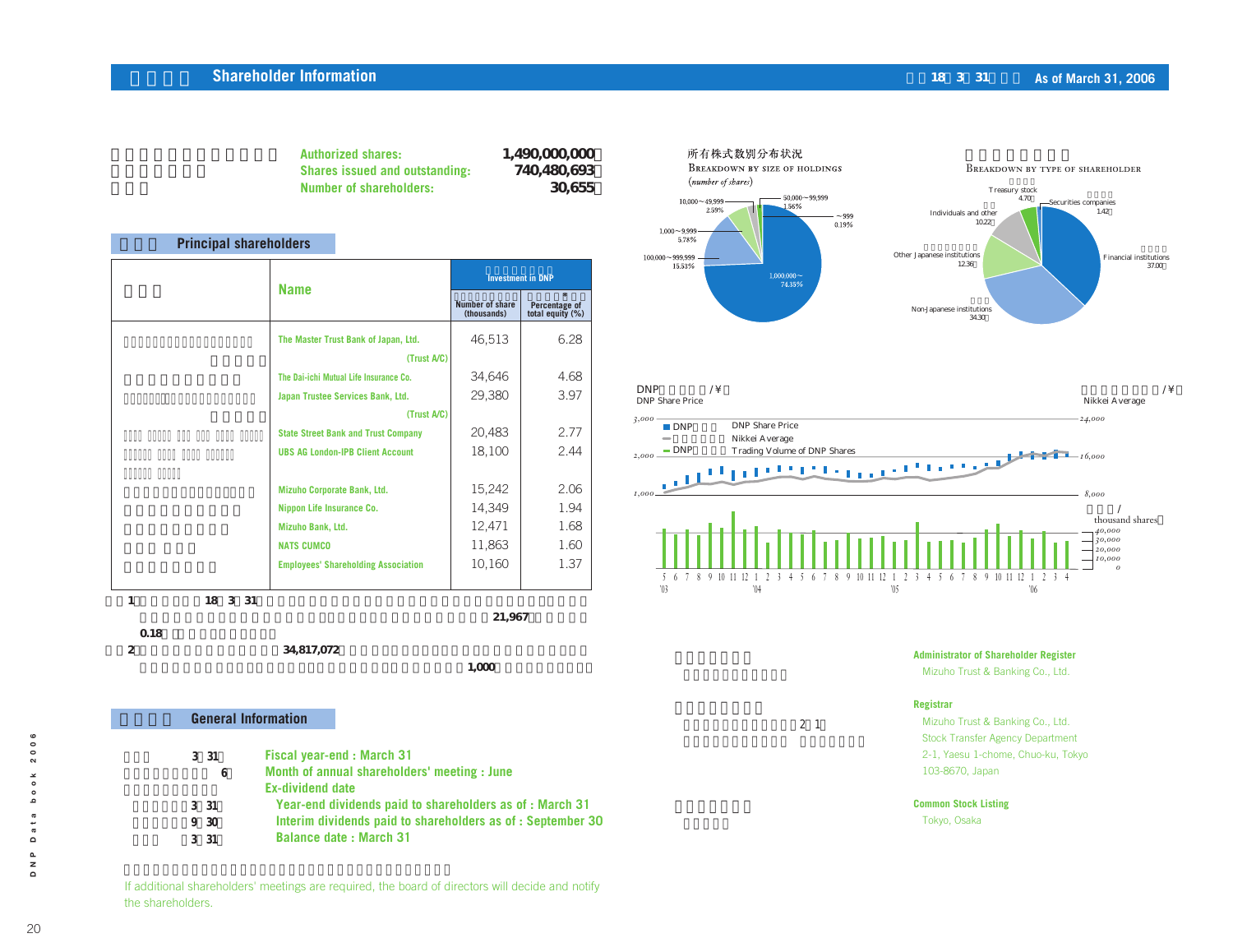|                                                  | Dai Nippon Printing Co., Ltd.                                                                                                                                                                                                                                                                                                                                                           |                                                     |                                                                                                                                                                                  |
|--------------------------------------------------|-----------------------------------------------------------------------------------------------------------------------------------------------------------------------------------------------------------------------------------------------------------------------------------------------------------------------------------------------------------------------------------------|-----------------------------------------------------|----------------------------------------------------------------------------------------------------------------------------------------------------------------------------------|
| Establishment                                    | 9 1876<br>10<br>October 1876                                                                                                                                                                                                                                                                                                                                                            | <b>Production Sites</b><br>(including subsidiaries) |                                                                                                                                                                                  |
| Incorporation                                    | 1894 1 19<br>27<br>January 19, 1894                                                                                                                                                                                                                                                                                                                                                     |                                                     |                                                                                                                                                                                  |
| Capital                                          | 1,144 64<br>¥114,464 million                                                                                                                                                                                                                                                                                                                                                            |                                                     | <domestic><br/>Hokkaido, Iwate, Miyagi, Fukushima, Tochigi, Ibaraki, Chiba,</domestic>                                                                                           |
| Employees                                        | Non-Consolidated)<br>8,597<br>35,596<br>Consolidated)                                                                                                                                                                                                                                                                                                                                   |                                                     | Saitama (7 plants), Tokyo (4 plants), Kanagawa (2 plants), Aichi, Gifu,<br>Kyoto (3 plants), Nara, Osaka, Hyogo (2 plants),<br>Okayama, Hiroshima, Tokushima, Fukuoka (3 plants) |
| <b>Sales Offices</b><br>(including subsidiaries) |                                                                                                                                                                                                                                                                                                                                                                                         |                                                     |                                                                                                                                                                                  |
|                                                  | <domestic><br/>Sapporo, Asahikawa, Kitami, Obihiro, Kushiro, Hakodate,</domestic>                                                                                                                                                                                                                                                                                                       |                                                     | Overseas<br>Singapore, Malaysia (Johor),<br>Indonesia (Jakarta), United States of America<br>(Concord, N.C., Chula Vista, C.A.), Denmark (Karlslunde), Italy (Agrate)            |
|                                                  | Sendai, Aomori, Hachinohe, Morioka, Akita, Yamagata, Koriyama,<br>Ustunomiya, Tokyo, Mito, Yokohama, Nagoya, Shizuoka, Nagano,<br>Niigata, Toyama, Kanazawa, Osaka, Kyoto, Kobe, Hiroshima,<br>Yonago, Okayama, Fukuyama, Yamaguchi, Takamatsu, Tokushima,<br>Kanonji, Matsuyama, Kochi, Fukuoka, Kitakyushu, Kurume,<br>Nagasaki, Sasebo, Kumamoto, Oita, Miyazaki, Kagoshima, Okinawa | <b>Research Institutes</b>                          | Tokyo, Chiba, Saitama, Ibaraki                                                                                                                                                   |
|                                                  |                                                                                                                                                                                                                                                                                                                                                                                         | <b>Head Office</b>                                  | 162-8001                                                                                                                                                                         |
|                                                  |                                                                                                                                                                                                                                                                                                                                                                                         |                                                     | 1-1, Ichigaya Kagacho 1chome, Shinjuku-ku, Tokyo 162-8001, Japan<br>Tel: 03-3266-2111 / +813-3266-2111<br>Web Site: http://www.dnp.co.jp                                         |
|                                                  | <overseas><br/>Seoul, Shanghai, Beijing, Taipei, Singapore, Jakarta, Sydney,<br/>New York, Concord, N.C., San Francisco, Silicon Valley, Los Angeles,<br/>Chula Vista, San Marcos, Dusseldorf, London, Copenhagen, Dinan,<br/>Agrate</overseas>                                                                                                                                         | IR<br><b>Inquiries</b>                              | Press and Public Relations<br>Tel: 03-5225-8220/+813-5225-8220<br>Fax: 03-5225-8239 / +813-5225-8239<br>E-mail: info@mail.dnp.co.jp                                              |